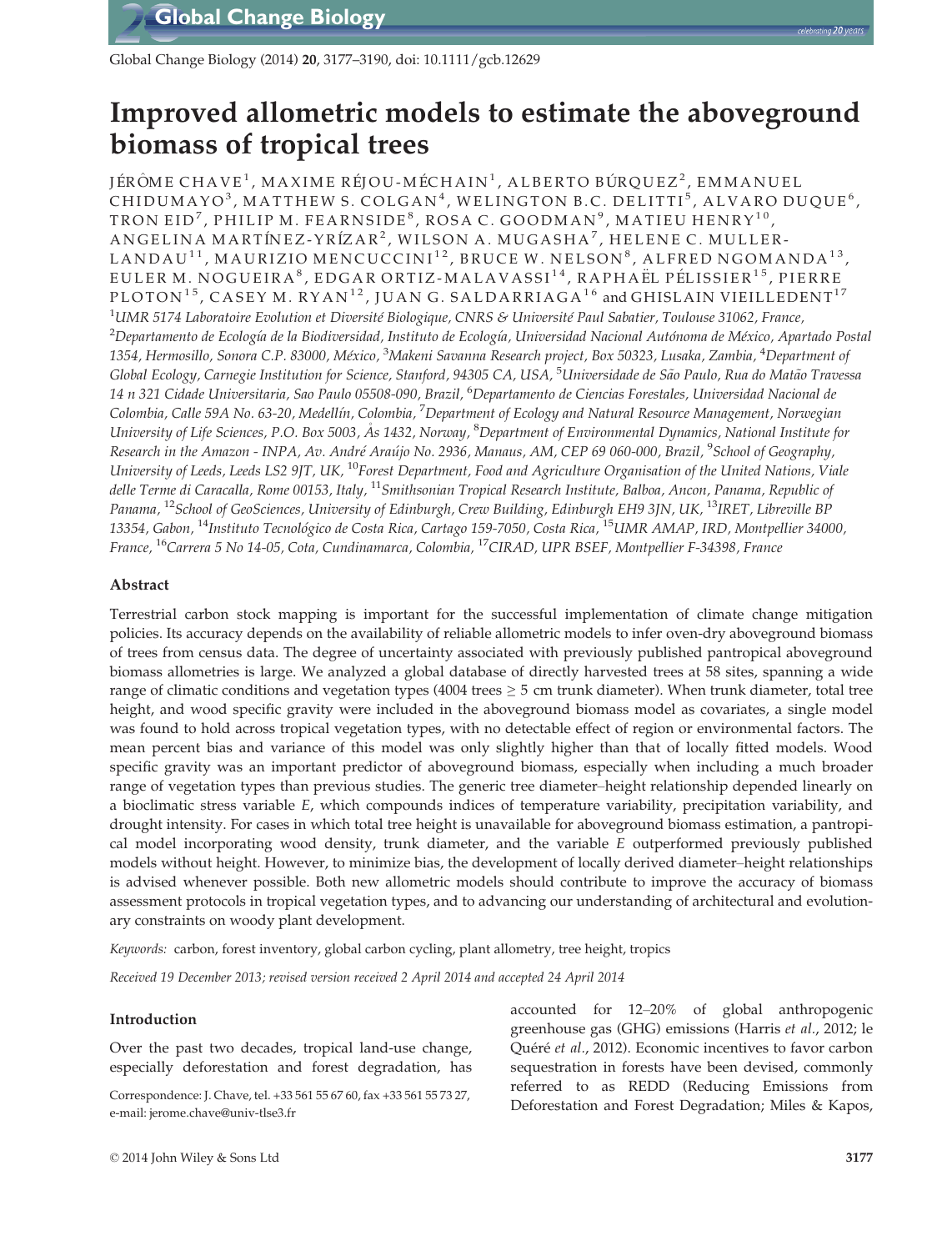2008; Agrawal et al., 2011). Aside from the serious political challenge in establishing a global mechanism to fund climate change mitigation activities (Fearnside, 2012; Tirole, 2012; Tulyasuwan et al., 2012), its implementation critically depends on reliable ground-based monitoring, reporting, and verification (MRV) protocols of carbon storage. In the future, carbon MRV protocols will be increasingly based on remote-sensing techniques, yet their calibration will still rely on the accuracy of ground-based carbon storage estimation (Asner et al., 2010; Saatchi et al., 2011; le Toan et al., 2011; Baccini et al., 2012; Clark & Kellner, 2012). In tree-dominated ecosystems, the stock of aboveground biomass (henceforth denoted AGB; in kg of oven-dry matter) held in vegetation is usually inferred from ground census data. Tree biometric measurements are converted into biomass values using an empirical allometric model (Brown, 1997). However, the quality of these allometric models represents one of the most important limitations in assessing AGB stocks (Chave et al., 2004; Skole et al., 2011; Clark & Kellner, 2012; Baccini & Asner, 2013). The goal of this contribution is to describe a new generation of pantropical tree allometric models and to evaluate the uncertainty associated to them.

The development and testing of biomass allometric models depend on the availability of direct destructive harvest data, which are enormously time-consuming and expensive to acquire. Previously published studies have made progress toward addressing this problem. Brown (1997) proposed a scheme where different allometric models should be used depending on vegetation type and on the availability of total tree height information. As a compromise between environmental variation and data availability at the time, Brown (1997) proposed a classification of tropical forests into three forest types, dry, moist, and wet, following the Holdridge life zone system (Holdridge, 1967; Brown & Lugo, 1982). This seminal study was restricted to a few destructive harvest datasets. Chave et al. (2005) included many more datasets and a consistent statistical scheme of model selection. The Chave et al. (2005) models represented a major step forward in tropical forest carbon accounting, and they are currently being proposed for inclusion in the IPCC Emission Factor Database also used by REDD protocols.

However, one major issue with the Chave et al. (2005) allometries relates to the importance of direct tree height measurements in AGB stock estimation. If total tree height is available, allometric models usually yield less biased estimates. However, tree height has often been ignored in carbon-accounting programs because measuring tree height accurately is difficult in closed-canopy forests (Hunter et al., 2013; Larjavaara & Muller-Landau, 2013). Whether or not to include tree

height as a predictor of AGB has generated serious controversies in the global change community (Baccini et al., 2012; Harris et al., 2012; Baccini & Asner, 2013). Better calibration and analysis of tropical tree allometric equations are needed to avoid mismatches of otherwise convergent studies, whether from plot inventory or plot-inventory-calibrated remote sensing. Second, the Chave et al. (2005) models may lead to biased AGB stock estimates in some undersampled vegetation types. Over the past few years, numerous new tree harvest datasets have been produced, notably in Africa (Djomo et al., 2010; Henry et al., 2010; Ebuy et al., 2011; Ryan et al., 2011; Fayolle et al., 2013; Mugasha et al., 2013a), in dry forests and open woodlands (Nogueira et al., 2008a; Vieilledent et al., 2012; Colgan et al., 2013), and in previously undersampled regions in South America (Martinez-Yrizar et al., 1992; Alvarez et al., 2012; Lima et al., 2012; Goodman et al., 2014).

Here, we analyze a globally distributed database of direct-harvest tree experiments in tropical forests, subtropical forests, and woodland savannas. Our dataset includes 53 undisturbed vegetation and five secondary forest sites spanning a wide range of vegetation types, for a total of 4004 trees with trunk diameter ranging from 5 to 212 cm. We address the following questions: (i) What is the best pantropical AGB model incorporating wood specific gravity, trunk diameter, and total height? (ii) How does our pantropical AGB model compare in performance with locally fitted AGB models? (iii) If only diameter and wood specific gravity (and not total tree height) are available, does the inclusion of environmental variables improve AGB estimation?

# Materials and methods

## Site locations and climates

The destructive harvest dataset assembled for the present study was distributed across the tropics and across vegetation types (Fig. 1). Local climatic information was extracted from global gridded climatologies, which interpolate data from available meteorological stations (New et al., 2002; Hijmans et al., 2005). Temperature and rainfall variables were acquired from the WorldClim database (Hijmans et al., 2005), which reports gridded mean climate values from the 1950–2000 period. We downloaded the dataset at 2.5 arc min resolution, or about 5 km spatial resolution along the equator (http://www. worldclim.org/current). This product includes elevation as available from a digital elevation model produced by NASA's Shuttle Radar Topography Mission at ca. 90 m spatial resolution (Farr et al., 2007). Because water stress is important in predicting the shape of local allometric equations, we also extracted monthly values of reference evapotranspiration (ET), as computed by the FAO Penman–Monteith equation (Allen et al., 1998) at a 10 arc min resolution from a mean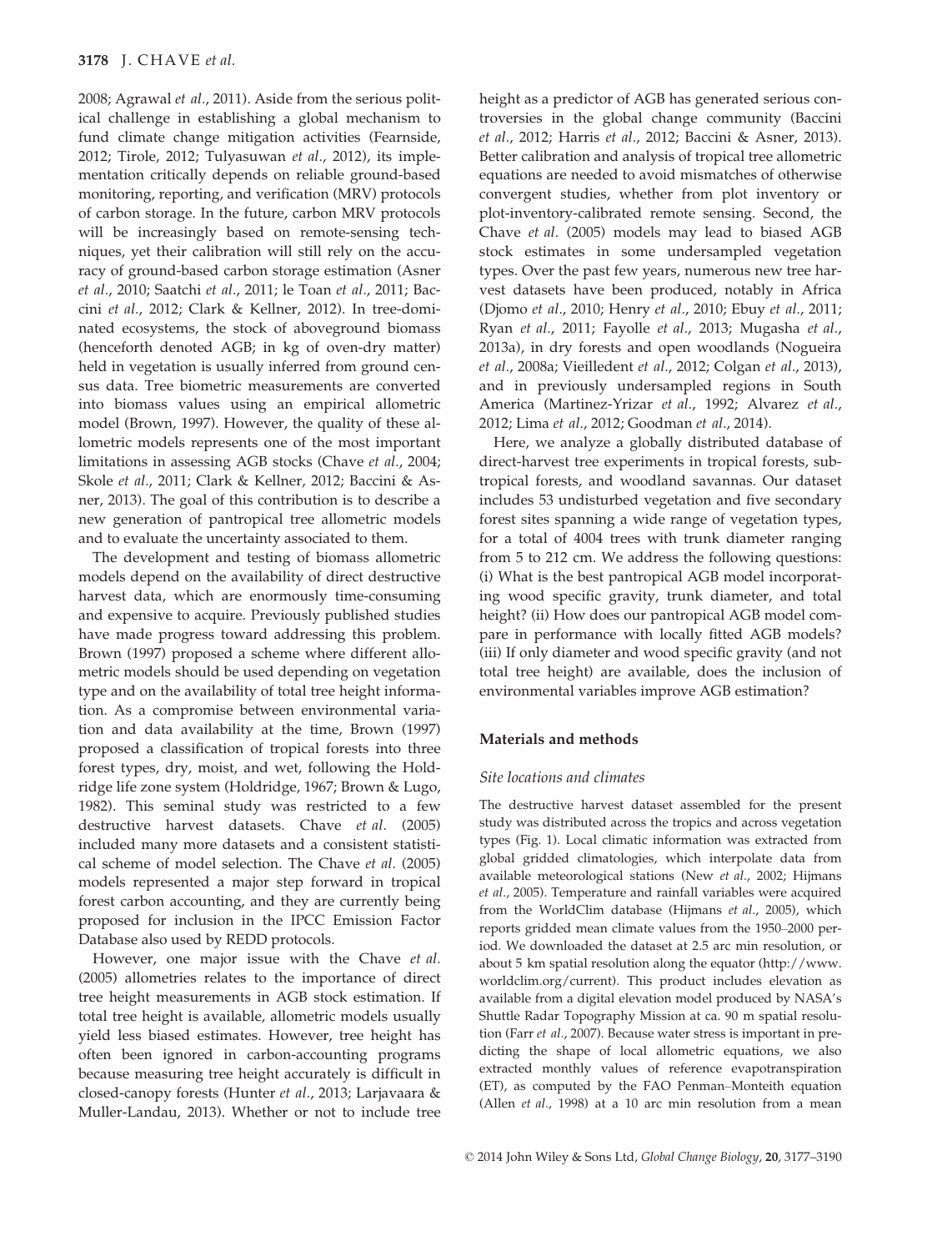

Fig. 1 Geographical locations of the study sites. Yellow circles indicate 20 studies included in Chave et al. (2005); red circles indicate 38 sites added to the present study. (Color in the online version)

monthly climatology developed by the Climate Research Unit (New et al., 2002) over the 1960–1990 period (downloaded from http://www.fao.org/geonetwork/srv/en/ on 21 November 2012).

Preliminary analyses led us to focus on three bioclimatic variables: temperature seasonality, the maximum climatological water deficit, and precipitation seasonality. Temperature seasonality (TS), is the standard deviation (SD) of the monthly mean temperature over a year, expressed in degrees Celsius multiplied by 100. Temperature seasonality increases polewards from the equator, and also increases with altitude. The maximum climatological water deficit (CWD) is computed by summing the difference between monthly rainfall  $P_i$  and monthly evapotranspiration  $ET_i$  only when this difference is negative (water deficit):  $\text{CWD} = \sum_{i=1}^{12} \text{Min}(0, P_i - ET_i)$ . This definition differs slightly from that of Aragão et al. (2007) and Malhi et al. (2009) because in this study, we assume that CWD is caused by a single drought season. Also, we used the Climate Research Unit dataset value for ET instead of assuming a constant ET of  $100 \text{ mm month}^{-1}$ , because ET shows strong patterns of geographical variation even in the tropics (Jung et al., 2010; Wang & Dickinson, 2012). A global gridded layer of CWD at 2.5 arc sec resolution is available at http://chave. ups-tlse.fr/pantropical\_allometry.htm. Finally, precipitation seasonality (PS) is the coefficient of variation in monthly rainfall values, or the SD expressed in percent of the mean value.

To explore whether the sites included in the database were representative of the environmental conditions of tropical woody vegetation, we compared them with sites selected at random. We defined as tropical woody vegetation sites between the two tropics with at least 50% of canopy cover in the FAO forest-cover map (included in the Food Insecurity, Poverty and Environment Global GIS Database, Huddleston et al., 2006). We randomly selected ca. 80 000 locations that fit the above criteria. For these locations, we extracted climate variables to define a realized range of climate values across tropical woody vegetation. We then graphically compared the distribution of environmental conditions at the study sites with the distribution observed over all selected sites. The result of this analysis is reported in Figure S1.

#### Harvest dataset compilation

We compiled tree harvest studies that had been carried out in old-growth or secondary woody vegetation, excluding plantations and agroforestry systems. The rationale for this choice is that the natural variability in plant allometry tends to be minimized in plantations. We considered only studies in which fieldwork was conducted by experienced ecologists or foresters.

To be included in the compilation, the following measurements had to be available for each tree: trunk diameter D (cm), total tree height  $H$  (m), wood specific gravity  $\rho$  (g cm<sup>-3</sup>), and total oven-dry AGB (kg). We excluded trees with  $D < 5$  cm because such trees hold a small fraction of AGB in forests and woodlands (Chidumayo, 2002; fig. 3), and would otherwise dominate the signal in regression models. The common practice for measuring  $D$  is to measure trunk diameter at 130 cm aboveground (diameter at breast height). Buttressed or irregular-shaped trees are measured above buttresses or trunk deformities. It was impossible to confirm that this convention had been followed, especially for the older datasets (e.g. Hozumi et al., 1969), but the trunk diameter size structure was carefully checked and the retained datasets were those without obvious diameter measurement error. Measuring total height accurately may also be an issue in closed-canopy forests (Hunter et al., 2013; Larjavaara & Muller-Landau, 2013). The compiled studies usually did not report how tree height was measured. However, it is likely that more effort was put into measuring tree height correctly in destructive harvest experiments than in nondestructive forest surveys.

Each tree was felled at ground level, and different sections were weighed fresh or their fresh volume measured. The fresh wood weight was then converted into oven-dry weight by directly measuring the moisture content in the different parts of the plant. In the largest trees, it was usually not practical to weigh the entire individual, so wood volume was often inferred from geometrical considerations (see e.g. Henry et al., 2010; Fayolle et al., 2013), and wood volume was converted into oven-dry weight by multiplying the volume by the wood specific gravity (Chave et al., 2009; Williamson & Wiemann, 2010).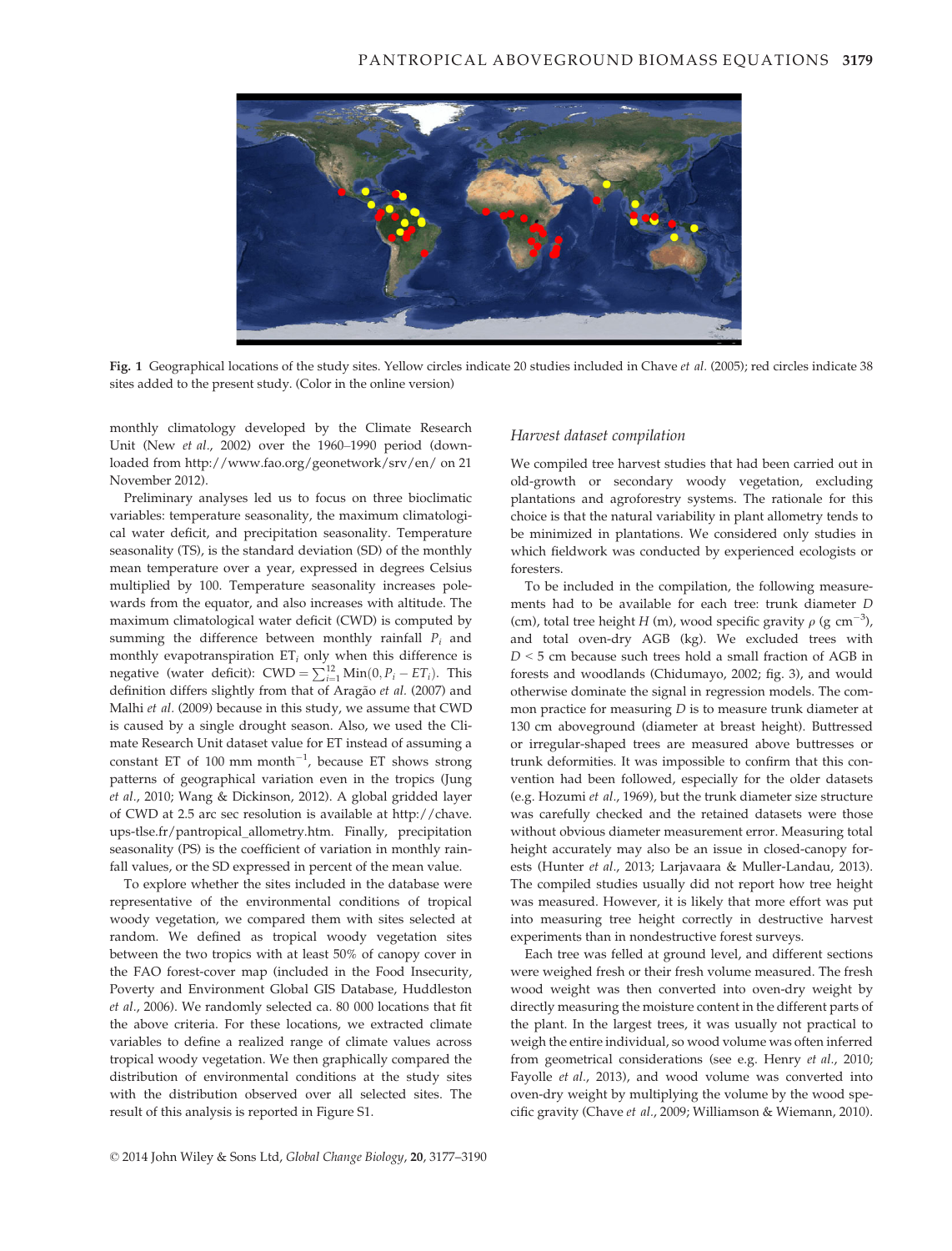In many studies, the mass of the main stem (merchantable bole before the first branching), branches, and leaves were measured separately. In seasonally dry forests, it was often difficult to measure leaf biomass because of deciduousness, but leaf biomass usually contributes less than 5% of total AGB (Delitti et al., 2006). Thus, we analyze only total oven-dry above ground biomass (the sum of the above ground biomass compartments).

Our dataset includes 58 study sites, from published and unpublished sources, for a total of 4004 individually harvested trees (see Data S2). The previous compilation, reported in Chave et al. (2005), included 20 study sites and 1481 individually harvested trees for which trunk diameter, total tree height, AGB, and wood specific gravity were all available. A few studies were removed from the Chave et al. (2005) compilation because the criteria for inclusion chosen here were more stringent (see Data S3). Sites included in this database comprise the first destructive harvest experiments reported from the Afro-tropical realm ( $n = 1429$ , including Madagascar), data from Latin America ( $n = 1794$ ), and from Southeast Asia and Australia ( $n = 781$ ). This also includes many new sites from woodlands and dry tropical forest types, both in Africa and Latin America. This compilation was carried out between 2008 and 2013. In a recent article, Feldpausch et al. (2012) published a reanalysis of the Chave et al. (2005) dataset, to which they added six datasets (349 trees). Of these additional datasets, we retained five in the present compilation. Because we also removed and corrected some data from Chave et al. (2005), the dataset analyzed here is more conservative than that of Feldpausch et al. (2012), but is also more than twice as large.

Wood specific gravity (here defined as the oven-dry wood mass divided by its green volume, and denoted  $\rho$ ) is an important predictor of stand-level AGB (Baker et al., 2004). In the field, green volume was measured from freshly cut wood samples. The samples were subsequently weighed after having been left in a drying oven until constant weight is reached. However, it should be acknowledged that even direct  $\rho$  measurement is prone to error (for a comprehensive review, see Williamson & Wiemann, 2010), and not all individuals had  $\rho$ directly measured in the field. The alternative is to assume that the  $\rho$  of a tree is equal to its species-mean value. The majority of the trees in our dataset were identified to species (81%). Taxonomic information was carefully checked for consistency (Boyle et al., 2013). In case of inconsistencies, the most likely name was selected. In a few cases, trees were identified using a vernacular name, and we attempted to assign them to the most precise relevant taxonomic level, often to genus, based on expert knowledge. For those trees lacking direct  $\rho$ measurement but identified taxonomically, we extracted the species-mean from the comprehensive global wood density database (Chave et al., 2009; Zanne et al., 2009). In that database, wood specific gravity values are typically means across several individuals of the same species, and measurements were conducted in highly qualified wood science laboratories. In total,  $\rho$  was directly measured for 59% of the trees, and species-mean  $\rho$  was assumed for an additional 26% of the trees. For the remaining 15% of the trees, we assumed genus-mean (13%) or family mean (2%) wood specific gravity values as computed from the global database.

To test a possible bias in the selection of  $\rho$  from global compilations, we compared the values obtained directly from field values and from the global database for a total of 1194 trees. Because the errors are expected to be of the same magnitude in both variables, we used a reduced major axis regression and found that database values explained 67% of the variance in the field values, and the slope of the regression was of 0.993, very close to the expected slope of 1. Thus, we conclude that assigning species-mean wood specific gravity values to the trees of our database may introduce random errors but did not bias the analyses.

The tree harvest database used in the present study is available at http://chave.ups-tlse.fr/pantropical\_allometry.htm.

## Statistical analyses

Estimating AGB when tree height is available. Allometric model construction is based on regressing a dependent variable (i.e. AGB), against one or several independent variables. The possible independent variables included here were trunk diameter D (cm), wood specific gravity  $\rho$  (g cm<sup>-3</sup>), total tree height  $H$  (m), or a combination thereof. We fitted the following log-log model relating AGB to the compound variable  $\rho \times D^2 \times H$ .

$$
\ln(\text{AGB}) = \alpha + \beta \ln(\rho \times D^2 \times H) + \varepsilon \tag{1}
$$

where  $\alpha$  and  $\beta$  are model coefficients (derived from leastsquares regression),  $\varepsilon$  is an error term, which we assume to be normally distributed with zero mean and SD  $\sigma$  [i.e. the random variables are identically independently distributed with a distribution N (0,  $\sigma^2$ )]. If a model such as Model 1 has p parameters,  $\sigma$  is defined by

$$
\sigma = \sqrt{\frac{1}{N-p} \sum_{i=1}^{N} \varepsilon_i^2}
$$

where N is the sample size. In the statistical literature,  $\sigma$  is also called residual standard error or RSE. Technically, the above formula is the residual maximum likelihood estimate for  $\sigma$ , and it may be shown to be unbiased (Harville, 1977). If  $\beta = 1$ , an isometric relationship exists between AGB and  $\rho D^2H$ . In a likelihood-based framework, testing the hypothesis that  $\beta = 1$ may be implemented by comparing the Akaike Information Criterion (AIC) of Model 1 with the nested model ln  $(AGB) = \alpha + \ln (\rho \times D^2 \times H) + \varepsilon$ . The AIC is a measure of the goodness-of-fit that penalizes parameter-rich models, as required by the principle of parsimony (Burnham & Anderson, 2002).

Model 1 may be used to infer the value of AGB for an individually measured tree. The estimated value AGB<sub>est</sub> can be written as:

$$
\begin{aligned} \text{AGB}_{\text{est}} &= \overline{\frac{\exp[\alpha + \beta \ln(\rho D^2 H) + \varepsilon]}{\exp[\varepsilon]}} \\ &= \overline{\exp[\varepsilon]} \times \exp[\alpha + \beta \ln(\rho D^2 H)] \end{aligned}
$$

where  $\exp[\varepsilon] = \int \exp(\varepsilon) N(\varepsilon) d\varepsilon$  and  $N(\varepsilon)$  is the distribution of errors [assumed to be a normal distribution,  $N(0, \sigma^2)$ ]. As first shown by Baskerville (1972), a simple algebraic manipulation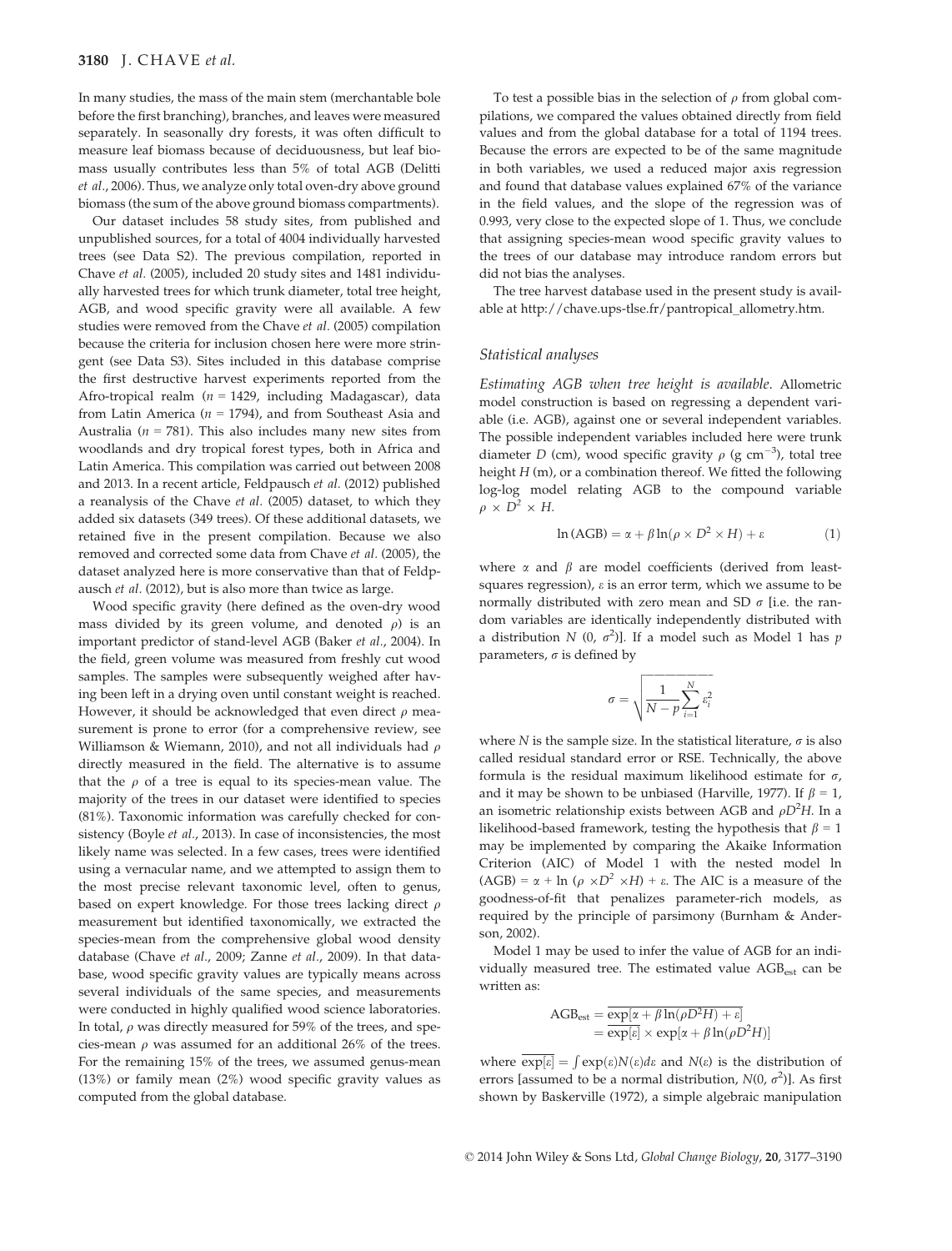yields  $\overline{\exp[\varepsilon]} = \exp(\sigma^2/2)$ . From this it follows that Model 1 may be used to give an unbiased estimate of AGB using the following equation:

$$
AGB_{est} = \exp[\sigma^2/2 + \alpha + \beta \ln(\rho D^2 H)]
$$
 (2)

Improvements to this formula are possible, especially accounting for the fact that the estimator of  $\sigma$  itself has uncertainty (Shen & Zhu, 2008). Recently, Clifford et al. (2013) have reviewed this issue and provided routines to implement corrections. We also tested this approach using our dataset. However, as our sample size is large, we found that applying the correction of Shen & Zhu (2008) to our data yielded AGB estimates within 0.5% of the values obtained with the Baskerville correction [Eqn (2)]. We therefore decided to retain the simpler [Eqn (2)] for the present study.

While the importance of trunk diameter in inferring AGB has been acknowledged since the development of tropical forestry (Dawkins, 1961; Ogawa et al., 1965), the importance of  $\rho$ as a predictor of AGB has been debated only recently. Wood specific gravity varies greatly within individuals (Patiño et al., 2009) and existing pantropical wood specific gravity compilations are incomplete (Clark & Kellner, 2012). Therefore, it has been argued that  $\rho$  may not be a useful variable in AGB estimation (Lima et al., 2012). To test this hypothesis, we conducted a comparison of Model 1 with a similar model, but from which wood specific gravity was excluded, namely  $ln(AGB) = \alpha + \beta ln(D^2 \times H) + \varepsilon$ . We asked whether this alternative model yields a goodness-of-fit comparable to that of Model 1, as evaluated by AIC.

For each of the 58 sites, we calculated measures of average systematic error (bias) and of total tree-level coefficient of variation (CV). As in Chave et al. (2005), the bias at individual sites was evaluated by comparing the empirical mean AGB at site *j*  $B_{obs}$  (*j*) to the estimated value  $B_{est}$  (*j*). The model bias was defined as follows:

$$
Bias(j) = [B_{est}(j) - B_{obs}(j)]/B_{obs}(j)
$$

To measure total error, including random error, we also computed the tree-level coefficient of variation in AGB for site j defined as

$$
RSE(j) = \sqrt{\frac{1}{N_j - p} \sum_{i \in [j]} [AGB_{est}(i, j) - AGB_{obs}(i, j)]^2}
$$
  
 
$$
MAGB(j) = \frac{1}{N_j} \sum_{i \in [j]} AGB_{obs}(i, j),
$$
  
 
$$
CV(j) = \frac{RSE(j)}{MAGB(j)}
$$

as in Colgan et al. (2013).  $\text{AGB}_{\text{obs}}$   $(i, j)$  is the observed AGB of tree *i* belonging to site *j*, and  $AGB_{est}$  (*i*, *j*) is the estimated  $AGB$ value for the same tree. The first equation defines the residual standard error (RSE), the second defines the mean AGB at site  $j$  MAGB( $j$ ). Then, CV( $j$ ) is simply defined as the ratio of these two terms.  $CV(j)$  measures the typical relative error at site  $j$ that should be expected in the estimate of a single tree. A large value of  $CV(j)$  would be acceptable so long as the bias is low, because in general the model is applied to many trees within a site and thus random errors will tend to cancel.

The tree-level coefficient of variation (CV) and the bias were used to compare the performance of the model summarized in Model 1 with that of alternative models. We performed the analysis in three stages. First, at each study site we fitted Model 1 using all study sites except that of the focal site. We then computed the CV and the bias of the focal site with this model, ensuring that the calibration and validation datasets are independent. Second, we tested the hypothesis that local models perform significantly better than pantropical models. To this end, we constructed a local allometry excluding all study sites but the focal one, again using Model 1. We then computed the  $CV(j)$  and Bias $(j)$  of the focal site based on the local model. We expect that the local models will have lower bias and variance (hence smaller CVs). However for local models (but not for the pantropical model), the same dataset is used to calibrate the model and to compute errors (validation stage). Thirdly, we repeated the same procedure as in stage 1, but using the predictor variable  $D^2 \times H$  instead of  $\rho \times D^2 \times H$  to test the hypothesis that wood density is an important predictor of AGB. We again compared the performance of the two models based on the CV and bias at each study site.

Estimating AGB when tree height is unavailable. When tree height is unavailable to estimate AGB, the inference is thought to be less accurate, and allometric equations are more likely to vary across vegetation types, as diameter–height allometry depends on environmental conditions. Pantropical or regional allometric equations to predict AGB based on only  $D$  and  $\rho$  have been developed previously (Brown, 1997; Ketterings et al., 2001; Chave et al., 2005; Feldpausch et al., 2012), but here we provide a simpler framework. We seek a general model relating total tree height to trunk diameter and bioclimatic variables. We selected the relevant bioclimatic variables using a forward model selection approach where all possible combinations of bioclimatic variables were compared. If such a model does exist, then it should be possible to infer height from trunk diameter at each site. Here, we propose the following functional form:

$$
\ln(H) = a + a' \times E + b \times \ln(D) + c \times \ln(D)^{2} + \varepsilon'
$$
 (3)

The quadratic dependence of  $ln(H)$  on  $ln(D)$  was implicitly assumed in previous studies (Chambers et al., 2001; Chave et al., 2005), but to our knowledge it has never been tested directly as a diameter–height equation. In Eqn (3), E denotes an environmental variable, and model error is described by the SD of the residuals denoted  $\sigma'$  to avoid confusion with the  $\sigma$  of Model 1. More general models may be constructed similarly, assuming that all of the model parameters depend on E, but we here privileged the simplicity and consistency of the present approach. To select the environmental variable E, we performed a forward selection by sequentially including the bioclimatic variables that led to the greatest decline in model RSE.

Once total tree height has been estimated from Eqn (3), Eqn (1) can be used to estimate AGB even for trees without field measurements of H. Further, the mathematical form of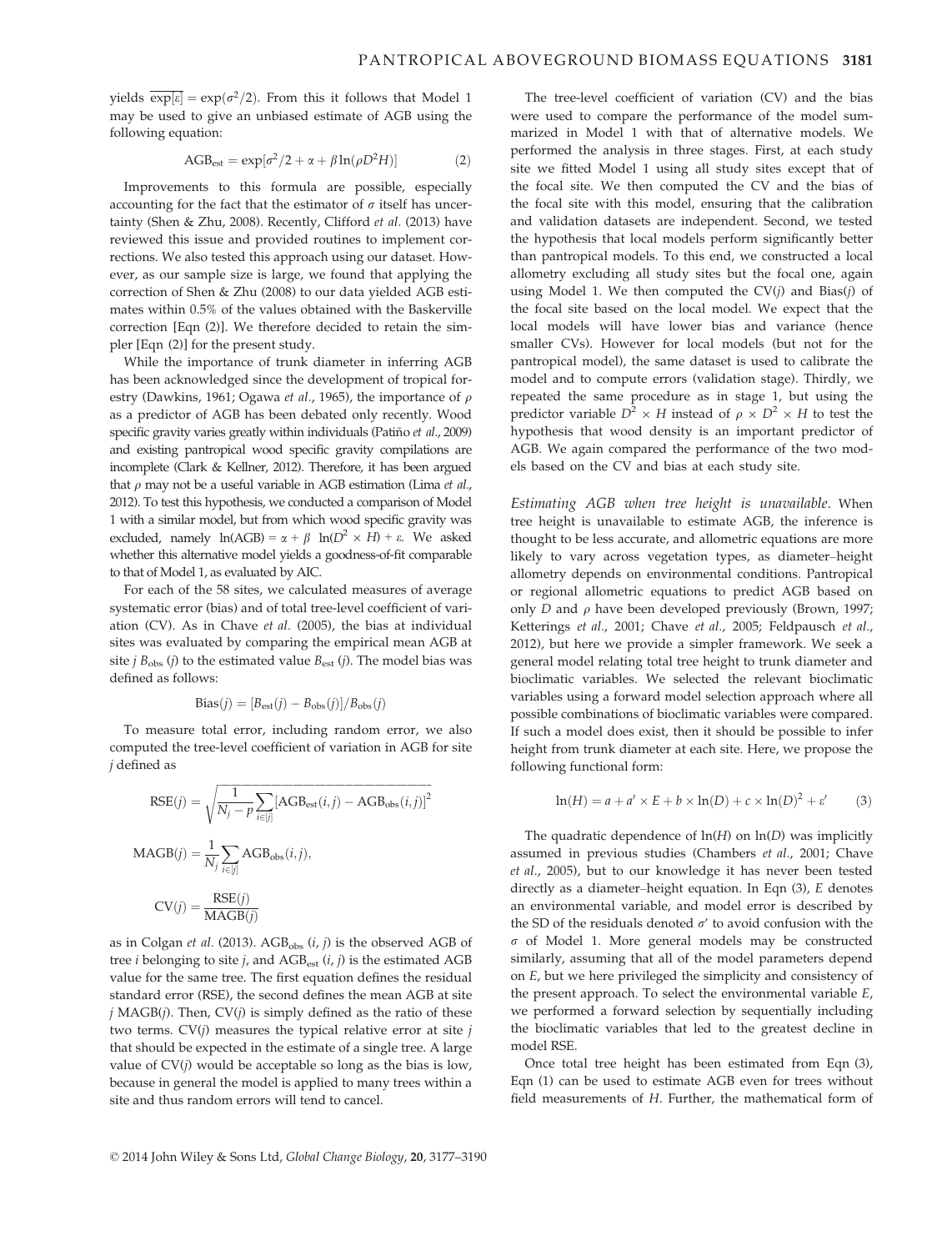the resulting AGB model is equivalent to that proposed in Chambers et al. (2001) and used by Chave et al. (2005). More precisely, using Eqn (3) to express  $ln(H)$  as a function of  $ln(D)$ and using this estimate in Eqn (1), yields a new pantropical allometric model

$$
AGB_{est} = exp\left[\frac{\sigma^2}{2} + \beta^2 \frac{\sigma'^2}{2} + \alpha + \beta \ln(\rho D^2) + \beta \{ln(H)\}_{est}\right]
$$

where  $\{ln(H)\}_{\text{est}} = a + a' \times E + b \times ln(D) + c \times ln(D)^2$  is obtained<br>directly from Eqn. (3) and depends explicitly on the local bioclimatic directly from Eqn (3), and depends explicitly on the local bioclimatic variable E. We also compared the performance of Eqn (3) with the height equations proposed by Feldpausch et al.(2012).

Because of the quadratic form of Eqn (3), it would be theoretically possible that for large values of D, H would decrease when D increases. We therefore tested whether this regime was likely to be reached empirically. The function reaches a maximum at  $D = \exp[-b/(2c)]$ , and we verified that this maximum is nower reached in practical applications. maximum is never reached in practical applications.

All statistical analyses were performed with the R statistical software (R Development Core Team, version 3.0.3).

#### Results

When we regressed tree AGB (kg) against the product  $\rho \times D^2 \times H$ , we found the best-fit pantropical model to be:

$$
AGB_{est} = 0.0673 \times (\rho D^2 H)^{0.976}
$$
  
( $\sigma$  = 0.357, AIC = 3130, df = 4002) (4)

where *D* is in cm, *H* is in m, and  $\rho$  is in g cm<sup>-3</sup>. This model performed well across forest types and bioclimatic conditions (Figures S2 and S3). The alternative model where the exponent was constrained to one:

$$
AGB_{est} = 0.0559 \times (\rho D^2 H)
$$
  
( $\sigma = 0.361$ , AIC = 3211, df = 4003) (5)

gave a slightly poorer performance (greater  $\sigma$  and AIC). Model 4 tends to underestimate AGB by 20% for individual trees with observed AGB exceeding 30 Mg  $(n = 14; Fig. 2)$ . The trend disappeared for trees in the range 10–30 Mg (2.7% overestimation,  $n = 94$ ). Because of the spread of values for  $\rho D^2H$ , we did not find suitable models to accommodate this bias.

In comparison to Model 4, the best-fit model excluding wood specific gravity as a predictor had an AIC = 3983 and  $\sigma$  = 0.418, which are significantly poorer than Model 4. Thus, we conclude that wood specific gravity is an important predictor of AGB, especially when a broad range of vegetation types is considered.

Compared with local models, average total tree-level prediction error was only modestly higher in the pantropical model (Fig. 3a), but the spread of systematic error across sites was more than three times higher



Fig. 2 Goodness-of-fit for Model 4. (a) AGB as estimated from the model vs. observed AGB ( $n = 4004$ , gray points), compared with the 1 : 1 line (dashed line). (b) Relative error (estimated minus observed AGB, divided by observed AGB, in%); the thick black line represents a spline regression of the data points, illustrating a slight negative bias at large AGB values (values >30 Mg). The background represents data-point density.

(Fig. 3b). The mean of  $CV(j)$  across sites was  $56.5\%$ using the pantropical allometric Model 4 vs. 47.4% using the local allometric models. The mean bias was +5.31% across all sites for Model 4, vs. +0.38% for the locally developed models. The pantropical model tended to substantially overestimate the measured total, site-level AGB at seven sites (bias > 30%) and underestimate it (bias< -30%) at one site (Fig. 3b). This<br>hise was not explained by vegetation type or by hiedi bias was not explained by vegetation type or by bioclimatic conditions (Figures S2 and S3). The site-mean form factor (AGB divided by  $\rho \times D^2 \times H$ ) displayed a trend with forest type and bioclimatic factors, but this trend was significant only with CWD (climatic water deficit,  $R^2 = 0.17$ ,  $P = 0.02$ , Figure S4).

To compare more directly the influence of vegetation type and site on Model 4, we also conducted a nested analysis of variance on the relative residuals  $100 \times \frac{\text{AGB}_{\text{est}}}{\text{G}}$  $-AGB_{obs}$  $\overline{AGB}_{\rm obs}$ . The vegetation type factor explained 0.6% of the relative residual variance, the site factor explained 21.4%, and the within site variation explained 78%. Thus, most of the residual variation in the dataset was among trees within sites. Model 4 was plotted for each site in Data S2.

For cases in which total tree height is unavailable, we developed a diameter–height allometric equation of the form of Eqn (3). Using forward selection (see Methods), we found that among-site variation in diameter–height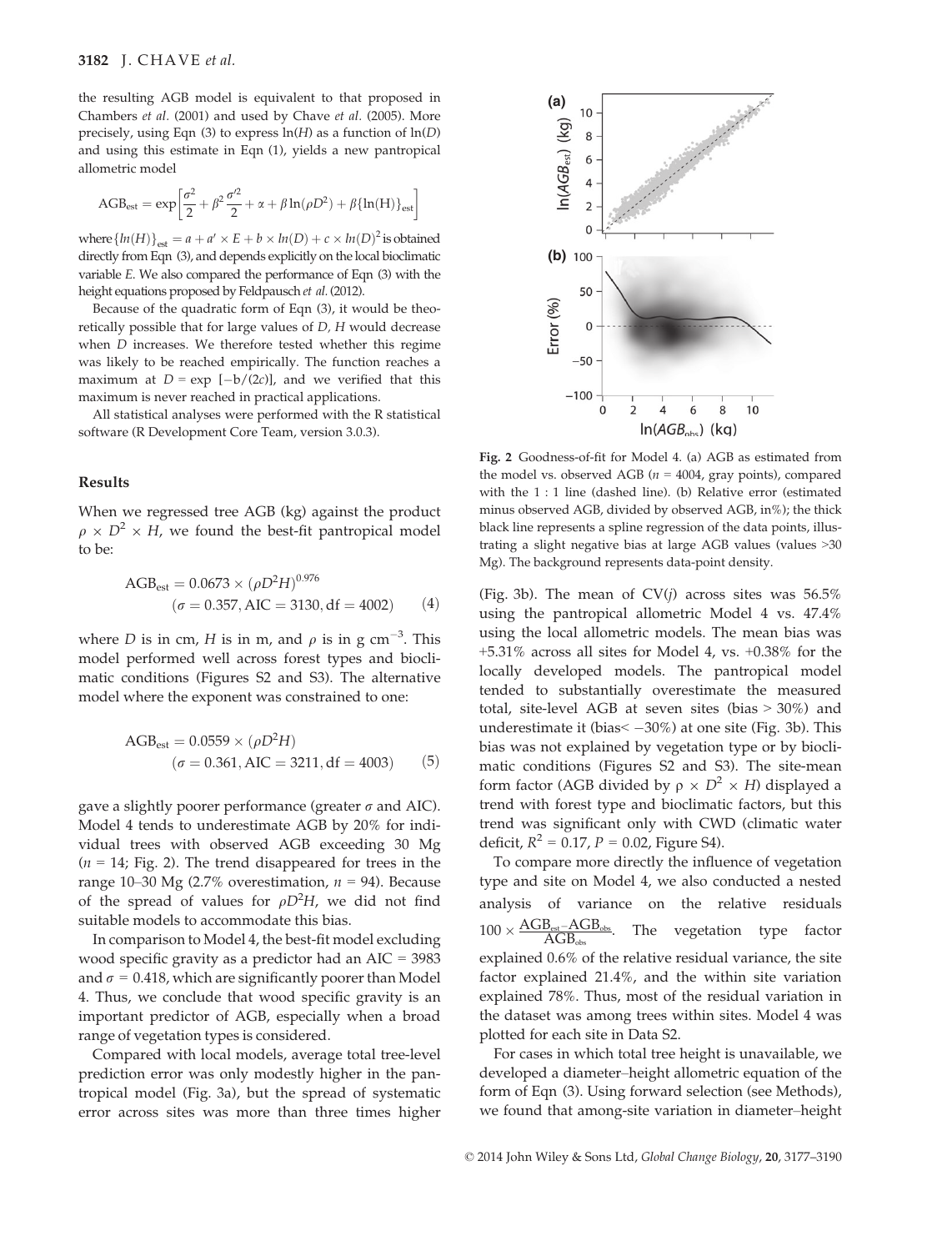

Fig. 3 Comparison of model performance between the pantropical allometric AGB Model 4 and local allometric models. (a) Individual coefficient of variation at each site for both types of allometries. Point size is proportional to sample size, red dots indicate Latin American sites, green African sites, and blue Southeast Asian and Australian sites. Outlying sites are labeled (sites such that CV >100% in any one direction). (b) Individual bias at each site for both types of allometries. Point color as in Panel (a), point size proportional to total AGB at the site. In color in the online version. Outlying sites – sites such that the absolute value of the bias exceeds 30% – have been labeled. (Color in the online version)

allometries was best explained by TS (temperature seasonality), CWD (climatic water deficit), and PS (precipitation seasonality), with only small further declines in model RSE with the sequential inclusion of additional bioclimatic variables (Figure S5). We thus propose the following pantropical diameter–height allometric model

$$
\ln(H) = 0.893 - E + 0.760 \ln(D) - 0.0340[\ln(D)]^2
$$
 (6*a*)

 $(AIC = 47, RSE = 0.243, df = 3998)$ , where *E* is defined as

$$
E = (0.178 \times \text{TS} - 0.938 \times \text{CWD} - 6.61 \times \text{PS}) \times 10^{-3}
$$
\n
$$
(6b)
$$

Equation (6b) has an intuitive interpretation.  $E$  is a measure of environmental stress. Indeed, E increases with temperature seasonality, which relates to the amount of time a plant is exposed to stressful temperature, and CWD (a negative quantity) increases in magnitude with increasing annualized water stress. The dependence of E on PS (precipitation seasonality) is less obvious but appears to be mostly driven by monsoondominated rainfall regime (Nemani et al., 2003). The dependence of diameter–height allometry on E is illustrated in Fig. 4. A global gridded layer of E at 2.5 arc sec resolution is available at http://chave.ups-tlse.fr/pantropical\_allometry.htm. Equation (6a) predicts that the log-transform of tree height for a given diameter declines with both water and temperature stress. We also verified that the functional form of Eqn (3) is biologically consistent: for all  $E$ , the quadratic function in  $ln(D)$ reaches a maximum that far exceeds biologically realistic values for D. Combining Eqns (4) and (6a) directly, AGB can be inferred in the absence of height measurements (RSE =  $0.431$ , df = 3999). Here, we prefer to fit the data directly, yielding the following model:

$$
\begin{aligned} \text{AGB}_{\text{est}} &= \exp[-1.803 - 0.976E + 0.976\ln(\rho) \\ &+ 2.673\ln(D) - 0.0299[\ln(D)]^2] \end{aligned} \tag{7}
$$

which yields a slightly lower RSE (AIC = 4293,  $\sigma$  = 0.413, df = 3999). The mean CV across sites and the bias were 71.5% and 9.71%, respectively. We therefore propose Model 7 for estimating AGB in the absence of height measurements. The performance of Model 7 was clearly worse than Model 4, as observed from a comparison of the AIC, and as would be expected (Model 7 vs. Model 4; CV: 71.5% vs. 56.5%; bias: 9.71% vs. 5.31%;



Fig. 4 Dependence of the diameter–height model on the environmental variable [E; Eqn (6b)]. Point color and size are as in Fig. 3. (Color in the online version)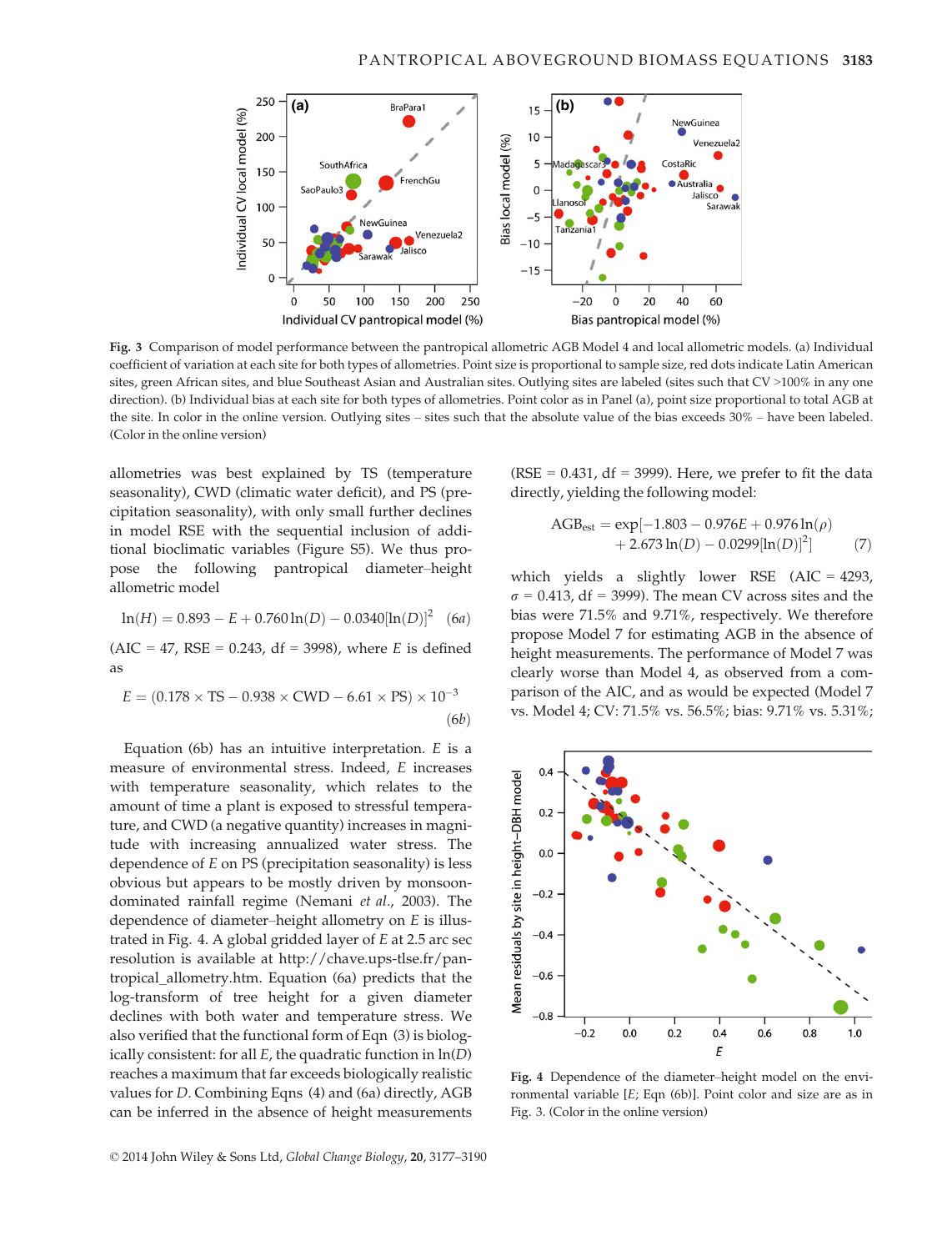Fig. 5a, b). We also verified that if the regional diameter–height models of Feldpausch et al. (2012) had been used instead of Model 6a, the bias would have been much larger (mean bias: +22.41%; Figure S6).

Finally, we compared the performance of the models proposed in this study with that developed in Chave et al. (2005). Model 4 predicted results very similar to those obtained with Model I.3 of Chave et al. (2005). Across our sites, the mean  $CV(j)$  of Model I.3 was 56.2%, and the mean bias was -2.24%, and these values were similar to that obtained for Model 4. When tree height is unavailable, Chave et al. (2005) proposed model II.3. The mean CV(j) of Model II.2 was 80.5%, and the mean bias was +5.78%. Although it is simpler, our new Model 7 thus performed much better than the Chave et al. (2005) models.

## Discussion

#### On estimating AGB when tree height is available

We here propose a single allometric equation to estimate tree AGB across vegetation types when wood specific gravity, trunk diameter, and total tree height are available (Model 4). Most of the variation was found within vegetation types, and the apparent variation among vegetation types appears to mostly reflect small sample sizes. This interpretation is supported by the fact that the form factor (ratio of AGB divided by  $\rho D^2 H$ ) varies weakly across vegetation types (Figure S4). This convergence of tropical tree biomass allometries across biomes and continents is striking. The causes of variation in trunk tapering coefficient have been studied in depth (Dawkins, 1961; Niklas, 1994; Chave et al., 2005), but the form factor depends also on the size and shape of the crown. One possible interpretation of our finding is that although trunk taper varies consistently across vegetation types, biomechanical design both of the hydraulic plant system and of the organism strongly constrains the overall architecture of self-supporting plants.

It is useful to contrast this result with the previous analysis of Chave et al. (2005). Here, we greatly increased the sampling effort in both dry and wet vegetation types. In the 2005 analysis, only three dry forest sites where tree height was measured were included to form the basis of the dry forest equation (Australia: 46 trees, Yucatan: 175 trees, IndiaCha: 23 trees). In comparison, the present study includes 22 dry vegetation sites, and 1891 trees. Likewise, Chave et al. (2005) included only three wet forest sites having height data (NewGuinea: 42 trees, PuertoRi: 30 trees, Cambodia: 72 trees), while the present analysis now includes 12 wet forest sites and 681 trees.

Although our dataset represents a significant improvement over previously published intercomparisons of tree harvest data, they are still limited in size, especially compared with those developed for temperate forests (Chojnacky et al., 2014) or plantations (Paul et al., 2013). One option for assembling whole-tree AGB measurements without harvesting the tree is to use terrestrial LiDAR to estimate the volume of individual branches and stems (Hildebrandt & Iost, 2012). With additional wood specific gravity measurements, it should be possible to estimate tree AGB to a good accuracy without felling the tree. This approach should accelerate the acquisition of tree biometric data.

Based on the data now available, it appears that separate regression parameters for the dry, moist, and wet vegetation types do not improve the statistical performance of the model. Our analysis thus suggests that it is more parsimonious to retain a single allometric



Fig. 5 Comparison between the pantropical allometric AGB Model 7 and pantropical allometric AGB Model 4. Panel (a) Individual coefficient of variation at each site for both types of allometries. Outlying sites are labeled (sites with an individual CV >150%). Panel (b) Comparison of the bias between Model 7 and Model 4. Point color and size are as in Fig. 3. Outlying sites are labeled (sites with an absolute bias >50%). (Color in the online version)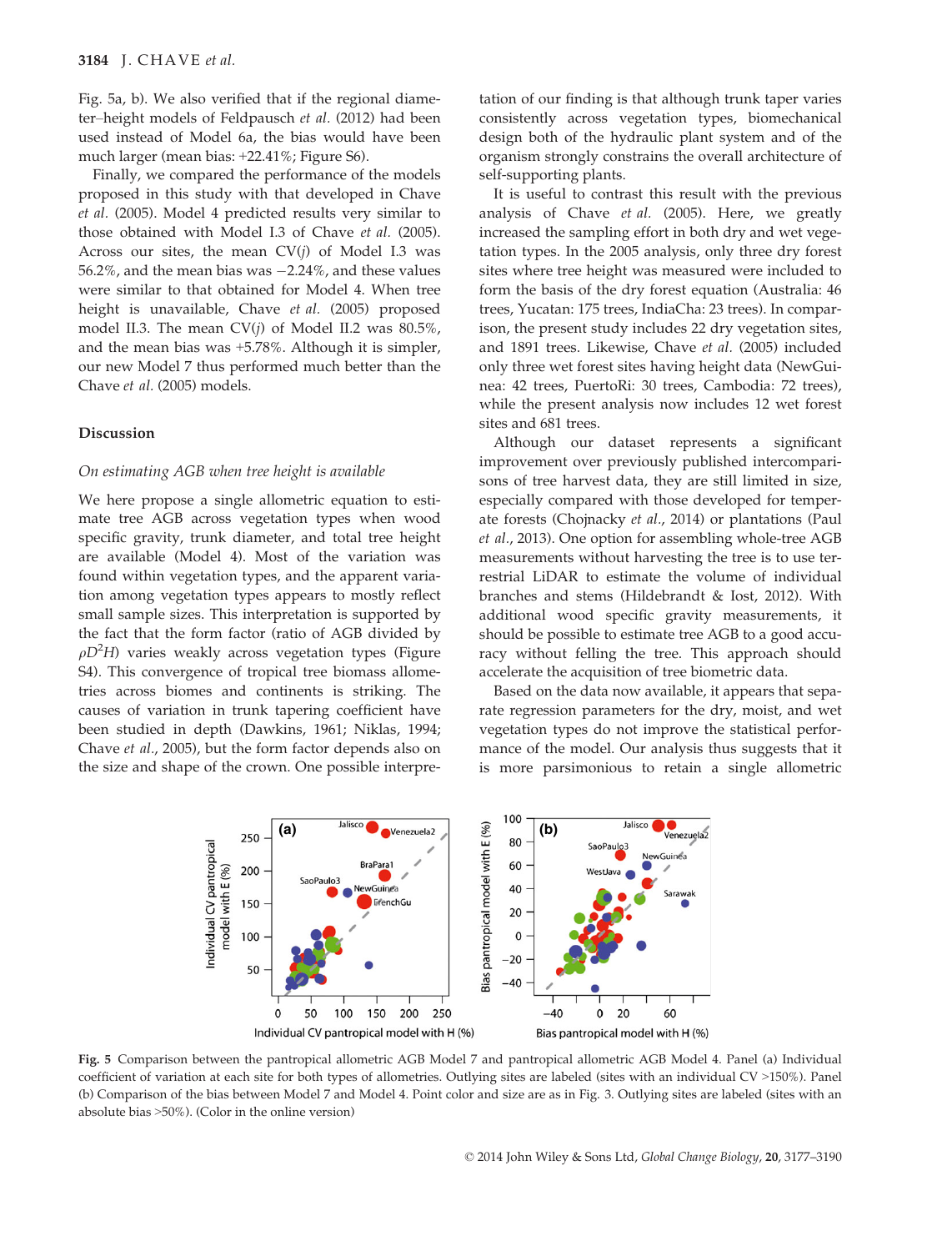model. Previously published estimates for moist forests using Chave et al. (2005)'s Model I.3 are very close to estimates obtained using Model 4, as may be evidenced in Table 1. This is important because most of the tropical forest carbon sequestration occurs in moist tropical forests and the corresponding Chave et al. (2005) allometry has been used frequently in the published literature (see e.g. Asner et al., 2010 and the related discussion in Skole et al., 2011). Thus, it is likely that the present equation will not drastically change AGB stock estimates for moist tropical forests. We also note that this new model holds for both old-growth and secondary vegetation types.

The previous classification of harvest experiments into forest types was based on the sparse bioclimatic information available at the time, and possible inconsistency in climatic measurements, which led to a misclassification of some of the sites. For instance, the Cambodia dataset is a forest close to the current locality of Thma Sa in the Kingdom of Cambodia. It was previously classified as ever-wet forest because annual rainfall exceeds 3300 mm  $\rm{yr}^{-1}$ . However, it is a monsoonal climatic regime (ET exceeds rainfall during 6 months of the year and CWD is less than  $-400$  mm  $yr^{-1}$ ; thus,<br>this site was now reclassified as dry forest for compari this site was now reclassified as dry forest for comparison with previous studies. This illustrates the importance of accurate estimates of bioclimatic variables, and of relying on quantitative climatic metrics, rather than on an a priori classification into vegetation types. Because global climatic compilations have greatly improved over the past decade (Hijmans et al., 2005), it is now possible to obtain far better bioclimatic descriptors at ecological study sites than the ones derived from the Holdridge life zone system.

In a recent study, Goodman et al. (2014) emphasized that pantropical allometric models may underestimate the AGB of very large trees in areas where trees are shorter but have large crowns. We did detect a departure between observations and predictions for individual trees with an AGB greater than 30 Mg. For these very large trees, Model 4 underestimated AGB by an average of 20% (note that this bias vanishes for trees in the range 10–30 Mg). This is an issue given that these large trees may contribute a large fraction of the AGB stock in a tropical forest stand. However, we here suggest that sampling bias in the harvest dataset may also in part explain this pattern. Because harvesting very large trees is a laborious endeavor, we hypothesize that well-formed boles may have been preferentially selected over partly broken, or senescent large trees, especially when the study was conducted in relation to logging activity (as is the case for the Cameroon3 site, which includes eight of the 14 trees with  $AGB \geq 30$  Mg in our dataset). We therefore believe that the discrepancy of our model in these extreme values of AGB should not necessarily be interpreted as a failure of the model. In a recent essay, Clark & Kellner (2012) provided a constructive critique of current strategies for AGB model development, and they suggest that harvested trees are probably never selected at random, and that poorly conformed trees are seldom included in analyses. Models with few parameters are robust to biases generated by individual harvest datasets, and they are therefore an advantage in this situation.

It has often been argued that local allometric equations should be constructed in as many sites and for as many species as possible. In the same line of reasoning, many authors have contended that previous pantropical AGB allometries could not be used in Africa because no African site had been included in previous efforts for constructing pantropical AGB models (Chave et al., 2005). However, our results show that once variation in diameter–height allometries are accounted for, pantropical AGB allometries are

Table 1 Estimation of the AGB (kg) when tree height is available, for trees of typical dimensions and for the four largest trees in the dataset. Four models are used: the three models called Model I.3 in table 2 of Chave et al. (2005), and Model 4 of the present study. The last four lines represent the parameters of trees in the dataset reported to have measured AGB over 50 Mg. Their measured AGBs are 51.7 Mg (Cyclodiscus gabunensis (Taub.) Harms), 60.5 Mg (Entandrophragma cylindricum (Sprague) Sprague), 70.2 Mg (Tieghemella heckelii (A.Chev), Pierre, ex Dubard), and 76.1 Mg (Dipteryx micrantha Harms), respectively

| Trunk<br>diameter (cm) | Height<br>(m) | Wood specific<br>gravity (g $\rm cm^{-3}$ ) | Model I.3<br>dry forests | Model I.3<br>moist forests | Model I.3<br>wet forests | This study<br>model 4 |
|------------------------|---------------|---------------------------------------------|--------------------------|----------------------------|--------------------------|-----------------------|
| 10                     | 9             | 0.7                                         | 41                       | 32                         | 33                       | 36                    |
| 30                     | 25            | 0.6                                         | 680                      | 687                        | 592                      | 723                   |
| 70                     | 40            | 0.6                                         | 4940                     | 5986                       | 4529                     | 5980                  |
| 100                    | 45            | 0.5                                         | 8950                     | 11 453                     | 8335                     | 11 265                |
| 136                    | 48.5          | 0.78                                        | 25 302                   | 35 615                     | 24 215                   | 34 092                |
| 178                    | 52.4          | 0.57                                        | 33 364                   | 48 169                     | 32 162                   | 45 776                |
| 180                    | 61            | 0.62                                        | 42 274                   | 62 371                     | 41 005                   | 58 906                |
| 158                    | 44.1          | 0.83                                        | 32 310                   | 46 510                     | 31 120                   | 44 237                |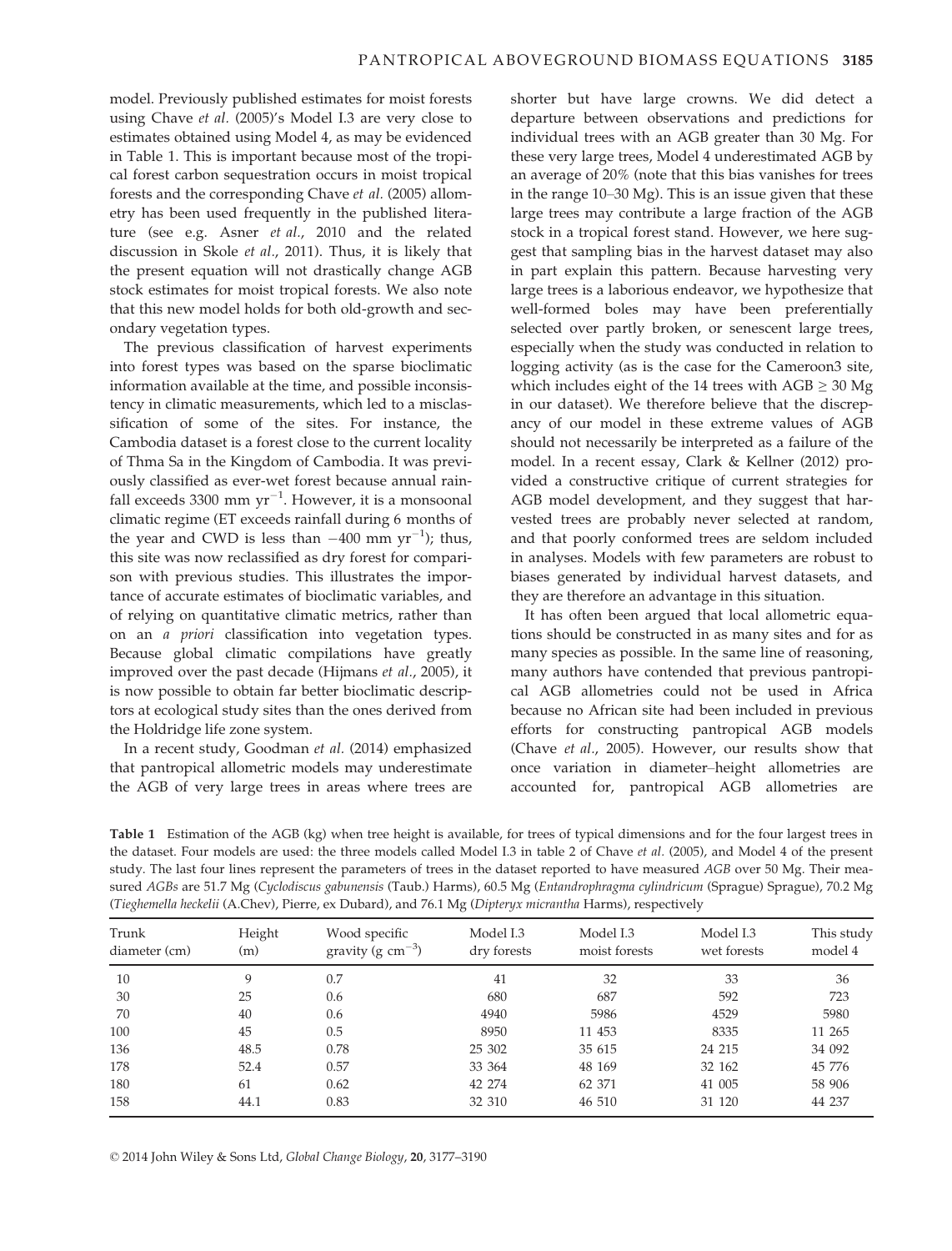consistent across sites. To quantify this claim, we compared error metrics between our pantropical equation and locally fitted equations. The pantropical approach was based on the estimation of two parameters (Model 4), while the local approach required the estimation of two parameters per site, i.e. 116 parameters in total. We found that the AGB of single trees was estimated to within 56.5% of the mean using the pantropical model and to within 47.4% of the mean with local allometric models (coefficient of variation; Fig. 3a). Thus, local allometric models do not perform much better than pantropical models in terms of model uncertainty: in both cases, the error in estimation of AGB for any single tree is on the order of 50% of the mean. Mean bias across sites was higher for the pantropical equation, averaging +5.31% vs. +0.38%. However, this is in part a simple consequence of the fact that, in the local case, fitting and evaluation are performed on exactly the same dataset. Indeed, if we measured bias as mean deviations in ln(AGB), then we would have zero bias for the local models by the very nature of the model fitting procedure, which minimizes the sum of squared errors in ln (AGB). Because we measure bias instead as the mean error in AGB, the local models have nonzero bias, but this bias is still inherently small.

Much of the increase in bias between the local and the pantropical allometries was contributed by six outlying sites (three moist forests and three wet forests; Fig. 3b). For these outlying sites, Model 4 tends to overestimate AGB. A number of interpretations could be put forward to explain this discrepancy. The dimensions of wet forest trees are difficult to measure because many trees are buttressed. Yet the majority of wet forest sites comply with the pantropical model (eight of 11). Also, methodological inconsistencies with the other studies included in the present compilation cannot be excluded. However, as several of these studies were conducted decades ago (NewGuinea, Venezuela2, Jalisco), it would be difficult to trace back such inconsistencies, if any. Thus, it is important to continue generating primary data with careful quality control/quality assurance procedures.

Tree-level uncertainty in AGB estimation from our model is about of 50% the mean, thus individualtree AGB cannot be estimated precisely with any such model. However, assuming an average of 500 trees with  $D \ge 10$  cm per ha, then the plot-based uncertainty in AGB can be computed as follows. If, as previously, we denote  $AGB_{est}(i)$  the estimated value of AGB for tree  $i$ , and the SD for this tree  $\sigma(i)$ , then  $\sigma(i) = CV \times AGB_{est}(i)$ , and  $CV = 50\%$ . A simple calculation shows that plot-based uncertainty,  $CV<sub>plot</sub>$  is such that

$$
CV_{plot} = CV \times \frac{\sqrt{\Sigma_i [AGB_{est}(i)]^2}}{\Sigma_i AGB_{est}(i)}
$$
(8)

where the sum runs over all the trees in the plot. Computing this for typical AGB distributions shows that plot-level uncertainty due to the allometric equation drops to ca. 10–15% for a  $\frac{1}{4}$  ha plot and ca. 5–10% for a 1 ha plot. This plot-based uncertainty is larger than expected from a simple averaging because a few large trees contribute disproportionately to stand-level AGB (Chave et al., 2004). However, even accounting for these terms, model-based uncertainty is typically less than 10% of the mean at the 1 ha scale, and the equation for CV<sub>plot</sub> allows to compute this uncertainty for any plot.

# On inferring tree height from trunk diameter and bioclimatic variables

A large body of literature in forestry suggests that the diameter–height relations in trees depend on a range of physiological and environmental factors (Ryan & Yoder, 1997; Falster & Westoby, 2005; Ryan et al., 2006; Niklas, 2007; Kempes et al., 2011; Mugasha et al., 2013a,b). These include climatic conditions (Wang et al., 2006; Nogueira et al., 2008b; Lines et al., 2012) and altitude (Grubb, 1977; Aiba & Kitayama, 1999; Lines et al., 2012; Marshall et al., 2012), but also local edaphic factors (Aiba & Kitayama, 1999; Kempes et al., 2011), evolutionary and architectural constraints (King, 1990; Niklas, 1994; Falster & Westoby, 2005; Goodman et al., 2014), and competition for space (Henry & Aarssen, 1999). For instance, Lines et al. (2012) showed that in temperature- and/or water-stressed environments, tree height is typically much smaller than expected under a purely mechanical model, confirming the primary role of hydraulics in regulating the height of trees at a given trunk diameter (see also Kempes et al., 2011).

Recently, Feldpausch et al. (2011) conducted a pantropical analysis of diameter–height tree allometries and concluded that regional variation in this allometry was an important source of variation in tree AGB. They then developed a set of region-specific diameter–height allometries to minimize bias due to the variation in canopy height across tropical forest regions (see also Banin et al., 2012). They investigated whether some of the climatic variables in the WorldClim database may predict a significant fraction of the variation in the diameter– height relationship. For a given trunk diameter, they found a positive correlation between tree height and precipitation seasonality only. Their finding is counterintuitive because height should peak at intermediate precipitation seasonality values, and be lower in both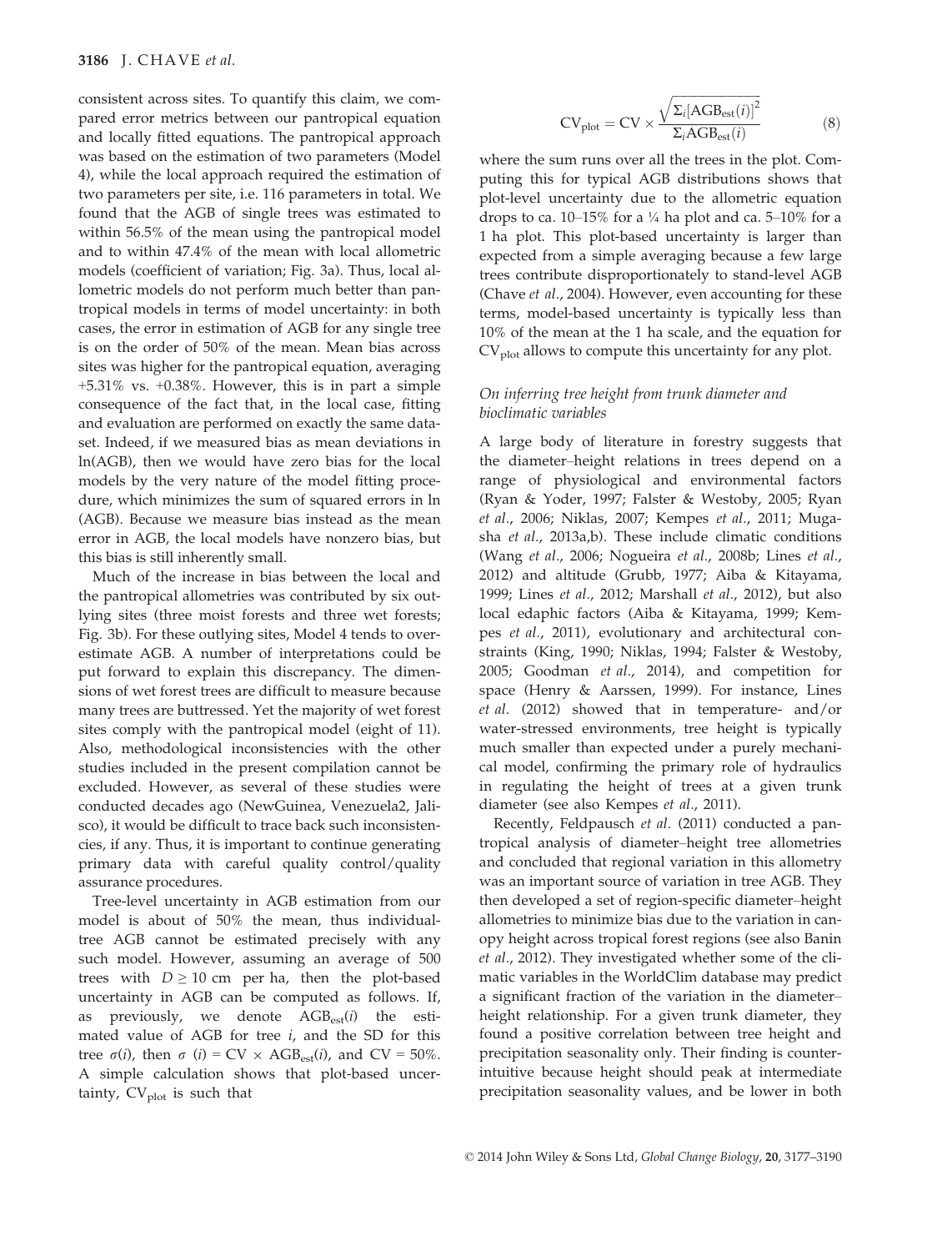dry and ever-wet forests (see e.g. Hall & Swaine, 1981; figure 5.1; Wang et al., 2006). This is probably because the Feldpausch et al. (2011) database did not include many dry vegetation sites.

Here, we readdressed the question of the bioclimatic dependency of the diameter–height relationship in tropical trees. Our dataset had only a limited overlap with that used in Feldpausch et al. (2011) and Banin et al. (2012), and we found different results. Our major finding is that the diameter–height relationship depends linearly on a compound bioclimatic variable E, which itself is a linear function of climatic water deficit, temperature seasonality, and precipitation seasonality. Indeed, we found that a large fraction of the residual variation in the diameter–height relationship is attributable to the variable  $E$ , and that a single model (Eqn 6) may be used to predict total tree height from trunk diameter and E across the tropics.

Our finding that the tree diameter–height relationship reflects the effect of drought tolerance and tolerance to temperature variability is consistent with a number of classic results in plant physiology. For instance, drought and temperature are known to modulate tree physiology and especially carbon assimilation (reviewed in Lloyd & Farquhar, 2008) but also ecosystem productivity (Nemani et al., 2003; Gatti et al., 2014). Also, our findings confirm those of Aiba & Kitayama (1999), Lines et al. (2012), and Kempes et al. (2011), but over a much larger geographical and environmental scale.

#### Carbon accounting and relevance to global change

The finding that AGB may be reliably inferred from wood specific gravity, trunk diameter, and the environmental variable E, has obvious consequences for Measurement, Reporting, and Verification (MRV) applications and carbon accounting activities. Indeed, many countries are currently implementing forest inventories where total tree height is not directly measured, because of logistical and financial consideration. Our Model 7 shows that information on wood specific gravity (as inferred from the taxonomic determination of the tree), trunk diameter, and the variable E (as inferred from the geolocation of the plot) is sufficient to provide a robust AGB estimate of this tree. We assessed the performance of Model 7 compared with our best Model 4 and found that it gave reliable results at most sites. We also quantified the performance in terms of the model's RSE, and this performance can be used in future error propagation studies (Eqn (8)). We conclude that the present strategy for AGB estimation is more robust than Model II.3 of Chave et al. (2005), and that it outperforms the strategy proposed by Feldpausch et al. (2012), as evidenced in Figure S6.

However, it cannot be overstated that this method provides estimates – not direct measurements – and model error should always be carefully examined and propagated through to the quantity of interest. Although Model 7 is an improvement over previously published generic biomass allometries, it is likely to provide unreliable results in some situations. For instance, some low-stature vegetation types in the tropics are driven not by the climate but by soil type (heath forests). Because these vegetation types may occur in limited areas, the diameter–height allometry may vary significantly at the landscape scale. Thus, we advise, whenever possible, developing a local diameter–height allometry, by measuring total height on a subsample of the trees stratified by trunk diameter and by forest type. In such projects, the accuracy of total tree height measurement is critical. We strongly advise using direct measurements of tree height. The most reliable method for large trees is to climb the tree and measure the distance from the top branch to the ground using a laser rangefinder with decimetric accuracy (such as the Laserace 1000, Trimble Navigation Limited, Sunnyvale, CA, USA, or the TruePulse Series, Laser Technology, Centennial, CO, USA). These instruments could also be used from the ground as classical hypsometers, or directly from the base of the tree, by aiming at the highest branch and taking repeated measurements. Whenever this approach is implemented, it should be preceded by a training session when operators can crosscheck their measurements.

Because the proposed models are applicable to already acquired datasets, we foresee that they will be broadly applicable to tree-dominated vegetation types in the tropics. For the UN Framework Convention on Climate Change to implement a Reduced Emissions from Deforestation and Degradation (REDD+) scheme, more accurate and precise country-based carbon inventories are needed (Pelletier et al., 2011). This method should also be complemented with belowground biomass estimation methods (Mokany et al., 2006; Niiyama, et al., 2010). Our allometric equations typically achieve 90% accuracy in AGB stock estimation at a 0.25 ha scale in a moist tropical forest, and the bias is on the order of 10%, on average. The recently published global cover maps for AGB stocks (Saatchi et al., 2011), and for changes in AGB stocks (Harris et al., 2012) could be then updated based on this new methodology. Specifically, we predict that the Harris et al. (2012) map may be modified in drier vegetation types, which harbor some of the highest carbon emission rates, such as the Brazilian arc of deforestation or the Indochinese peninsula. We hope that the present study will help advance the implementation of sound practices to devise a global mechanism to fund climate change mitigation activities.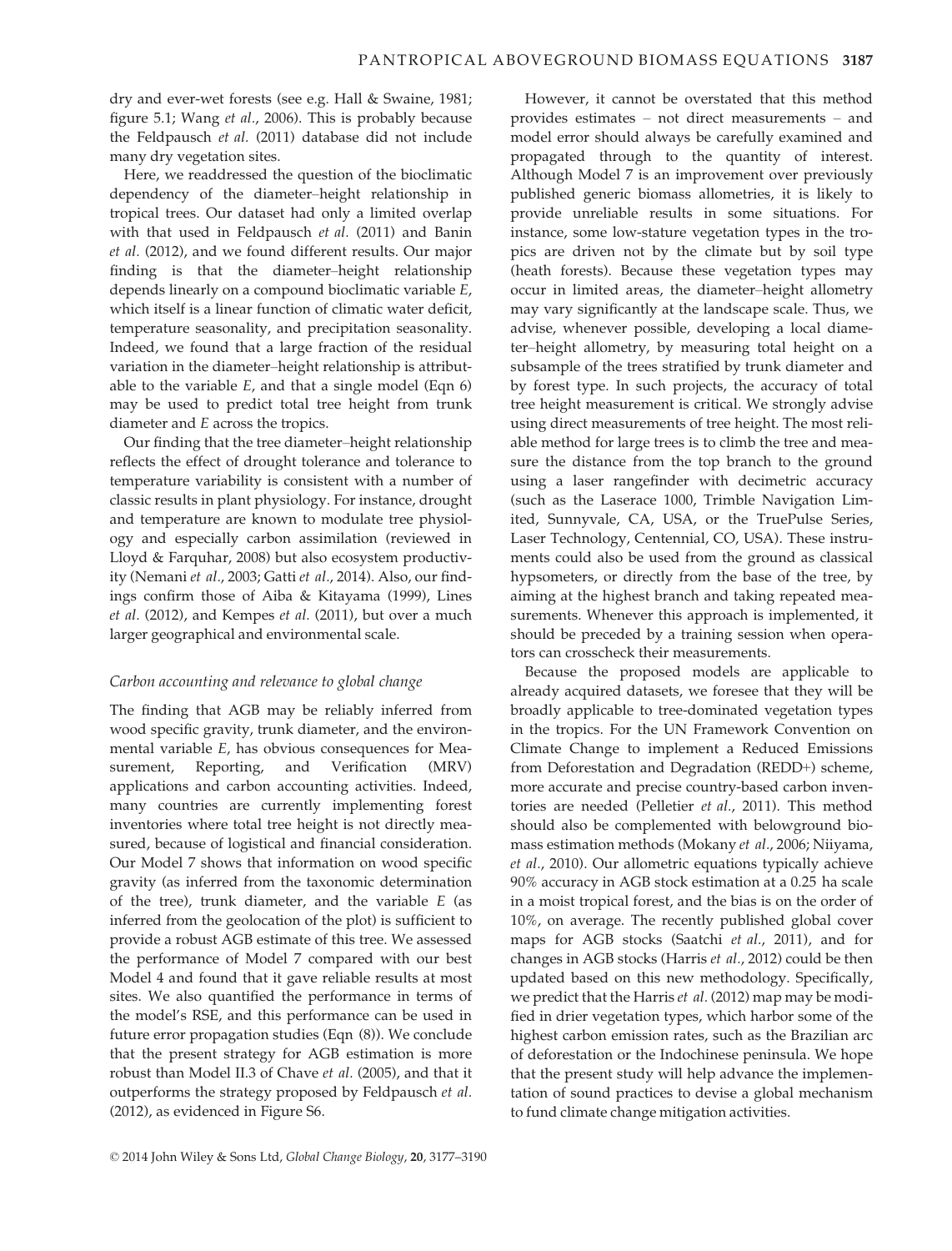#### Acknowledgements

We thank the numerous field workers who contributed the direct tree harvest datasets used in this study, as well as the institutions and funding agencies involved in these projects. We also thank Greg Asner and an anonymous referee for insightful comments on a previous version of the manuscript. It is a pleasure to acknowledge financial support from Fondation pour la Recherche sur la Biodiversité, CNES (TOSCA program), Agence Nationale pour la Recherche (ANR; BRIDGE project), and from Investissement d'Avenir grants of the ANR (CEBA: ANR-10-LABX-25-01; TULIP: ANR-10-LABX-0041). Unpublished data from Cameroon3 were collected in collaboration with Alpicam company within the IRD project PPR FTH-AC 'Changement globaux, biodiversité et santé en zone forestière d'Afrique Centrale'.

#### References

- Agrawal A, Nepstad D, Chhatre A (2011) Reducing emissions from deforestation and forest degradation. Annual Review of Environment and Resources, 36, 373–396.
- Aiba S, Kitayama K (1999) Structure, composition and species diversity in an altitude-substrate matrix of rain forest tree communities on Mount Kinabalu, Borneo. Plant Ecology, 140, 139–157.
- Allen RG, Pereira LS, Raes D, Smith M (1998) Crop Evapotranspiration. Guidelines for computing crop water requirements. FAO Irrigation and Drainage Paper 56. FAO, Rome.
- Alvarez E, Duque A, Saldarriaga J et al. (2012) Tree above-ground biomass allometries for carbon stock estimation in the natural forests of Colombia. Forest Ecology and Management, 267, 297–308.
- Aragão LEOC, Malhi Y, Roman-Cuesta RM, Saatchi S, Anderson LO, Shimabukuro YE (2007) Spatial patterns and fire response of recent Amazonian droughts. Geophysical Research Letters, 34, L07701.
- Asner GP, Powell GVN, Mascaro J et al. (2010) High-resolution forest carbon stocks and emissions in the Amazon. Proceedings of the National Academy of Sciences USA, 107, 16738–16742.
- Baccini A, Asner GP (2013) Improving pantropical forest carbon maps with airborne LiDAR sampling. Carbon Management, 4, 591–600.
- Baccini A, Goetz SJ, Walker WS et al. (2012) Estimated carbon dioxide emissions from tropical deforestation improved by carbon-density maps. Nature Climate Change, 2, 182–185.
- Baker TR, Phillips OL, Malhi Y et al. (2004) Variation in wood density determines spatial patterns in Amazonian forest biomass. Global Change Biology, 10, 545–562.
- Banin L, Feldpausch TR, Phillips OL et al. (2012) Cross-continental comparisons of maximum tree height and allometry: testing environmental, structural and floristic drivers. Global Ecology and Biogeography, 21, 1179–1190.
- Baskerville G (1972) Use of logarithmic regression in the estimation of plant biomass. Canadian Journal of Forestry Research, 2, 49–53.
- Boyle B, Hopkins N, Lu Z et al. (2013) The taxonomic name resolution service: an online tool for automated standardization of plant names. BMC Bioinformatics, 14, 16.
- Brown S (1997) Estimating Biomass and Biomass Change of Tropical Forests: A Primer. UN FAO Forestry Paper 134. Food and Agriculture Organization, Rome.
- Brown S, Lugo AE (1982) The storage and production of organic matter in tropical forests and their role in the global carbon cycle. Biotropica, 14, 161–187.
- Burnham KP, Anderson DR (2002) Model Selection and Multimodel Inference: A Practical Information-Theoretic Approach. Springer, New York.
- Chambers JQ, Santos J, Ribeiro RJ, Higuchi N (2001) Tree damage, allometric relationships, and above-ground net primary production in a tropical forest. Forest Ecology and Management, 152, 73–84.
- Chave J, Condit R, Aguilar S, Hernandez A, Lao S, Perez R (2004) Error propagation and scaling for tropical forest biomass estimates. Philosophical Transactions of the Royal Society of London Series B, 359, 409–420.
- Chave J, Andalo C, Brown S et al. (2005) Tree allometry and improved estimation of carbon stocks and balance in tropical forests. Oecologia, 145, 87–99.
- Chave J, Coomes D, Jansen S et al. (2009) Towards a worldwide wood economics spectrum. Ecology Letters, 12, 351–366.
- Chidumayo EN (2002) Changes in miombo woodland structure under different land tenure and use systems in central Zambia. Journal of Biogeography, 29, 1619–1626.
- Chojnacky DC, Heath LS, Jenkins JC (2014) Updated generalized biomass equations for North American tree species. Forestry, 87, 129–151.
- Clark DB, Kellner JR (2012) Tropical forest biomass estimation and the fallacy of misplaced concreteness. Journal of Vegetation Science, 23, 1191–1196.
- Clifford D, Cressie N, England JR, Roxburgh SH, Paul KI (2013) Correction factors for unbiased, efficient estimation and prediction of biomass from log–log allometric models. Forest Ecology and Management, 310, 375–381.
- Colgan MS, Asner GP, Swemmer T (2013) Harvesting tree biomass at the stand level to assess the accuracy of field and airborne biomass estimation in savannas. Ecological Applications, 23, 1170–1184.
- Dawkins HC (1961) Estimating total volume of some Caribbean trees. Caribbean Forester, 22, 62–63.
- Delitti WBC, Meguro M, Pausas JG (2006) Biomass and mineralmass estimates in a cerrado ecosystem. Revista Brasileira Botanica, 29, 531–540.
- Djomo AN, Ibrahima A, Saborowski J, Gravenhorst G (2010) Allometric equations for biomass estimations in Cameroon and pan moist tropical equations including biomass data from Africa. Forest Ecology and Management, 260, 1873–1885.
- Ebuy J, Lokombe Dimandja J, Ponette Q, Sonwa D, Picard N (2011) Allometric equation for predicting aboveground biomass of three tree species. Journal of Tropical Forest Science, 23, 125–132.
- Falster D, Westoby M (2005) Tradeoffs between height growth rate, stem persistence and maximum height among plant species in a post-fire succession. Oikos, 111, 57– 66.
- Farr TG, Rosen PA, Caro E et al. (2007) The shuttle radar topography mission. Reviews of Geophysics, 45, RG2004.
- Fayolle A, Doucet J-L, Gillet J-F, Bourland N, Lejeune P (2013) Tree allometry in Central Africa: testing the validity of pantropical multi-species allometric equations for estimating biomass and carbon stocks. Forest Ecology and Management, 305, 29– 37.
- Fearnside PM (2012) Brazil's Amazon forest in mitigating global warming: unresolved controversies. Climate Policy, 12, 70–81.
- Feldpausch TR, Banin L, Phillips OL et al. (2011) Height-diameter allometry of tropical forest trees. Biogeosciences, 8, 1081–1106.
- Feldpausch TR, Lloyd J, Lewis SL et al. (2012) Tree height integrated into pantropical biomass forest estimates. Biogeosciences, 9, 3381–3403.
- Gatti LV, Gloor M, Miller JB et al. (2014) Drought sensitivity of Amazonian carbon balance revealed by atmospheric measurements. Nature, 506, 76–80.
- Goodman RC, Phillips OL, Baker TR (2014) The importance of crown dimensions to improve tropical tree biomass estimates. Ecological Applications, in press, doi: 10.1890/13-0070.1.
- Grubb PJ (1977) Control of forest growth and distribution on wet tropical mountains: with special reference to mineral nutrition. Annual Reviews of Ecology and Systematics, 8, 83–107.
- Hall JB, Swaine MD (1981) Distribution and Ecology of Vascular Plants in a Tropical Rain Forest Vegetation in Ghana.. Geobotany series 1. Dr. W Junk Publishers, The Hague, Boston, London.
- Harris NL, Brown S, Hagen SC et al. (2012) Baseline map of carbon emissions from deforestation in tropical regions. Science, 336, 1573–1576.
- Harville D (1977) Maximum-likelihood approaches to variance-component estimation and to related problems. Journal of the American Statistical Association, 72, 320-338.
- Henry HAL, Aarssen LW (1999) The interpretation of stem diameter-height allometry in trees: biomechanical constraints, neighbour effects, or biased regressions? Ecology Letters, 2, 89–97.
- Henry M, Besnard A, Asante WA et al. (2010) Wood density, phytomass variations within and among trees, and allometric equations in a tropical rainforest of Africa. Forest Ecology and Management, 260, 1375–1388.
- Hijmans RJ, Cameron SE, Parra JL, Jones PG, Jarvis A (2005) Very high resolution interpolated climate surfaces for global land areas. International Journal of Climatology, 25, 1965–197.
- Hildebrandt R, Iost A (2012) From points to numbers: a database-driven approach to convert terrestrial LiDAR point clouds to tree volumes. European Journal of Forest Research, 131, 1857–1867.
- Holdridge LR (1967) Life Zone Ecology. Tropical science center, San Jose, Costa Rica.
- Hozumi K, Yoda K, Kokawa S, Kira T (1969) Production ecology of tropical rain forests in south-western Cambodia. I. Plant biomass. Nature and Life in Southeast Asia, 6, 1–51.
- Huddleston B, Ataman E, Salvatore M, Bloise M (2006) A geospatial Framework for the Analysis of Poverty and Environment Links. Environment and Natural Resources Working Paper No. 25. FAO, Rome.
- Hunter MO, Keller M, Vitoria D, Morton DC (2013) Tree height and tropical forest biomass estimation. Biogeosciences Discussions, 10, 10491–10529.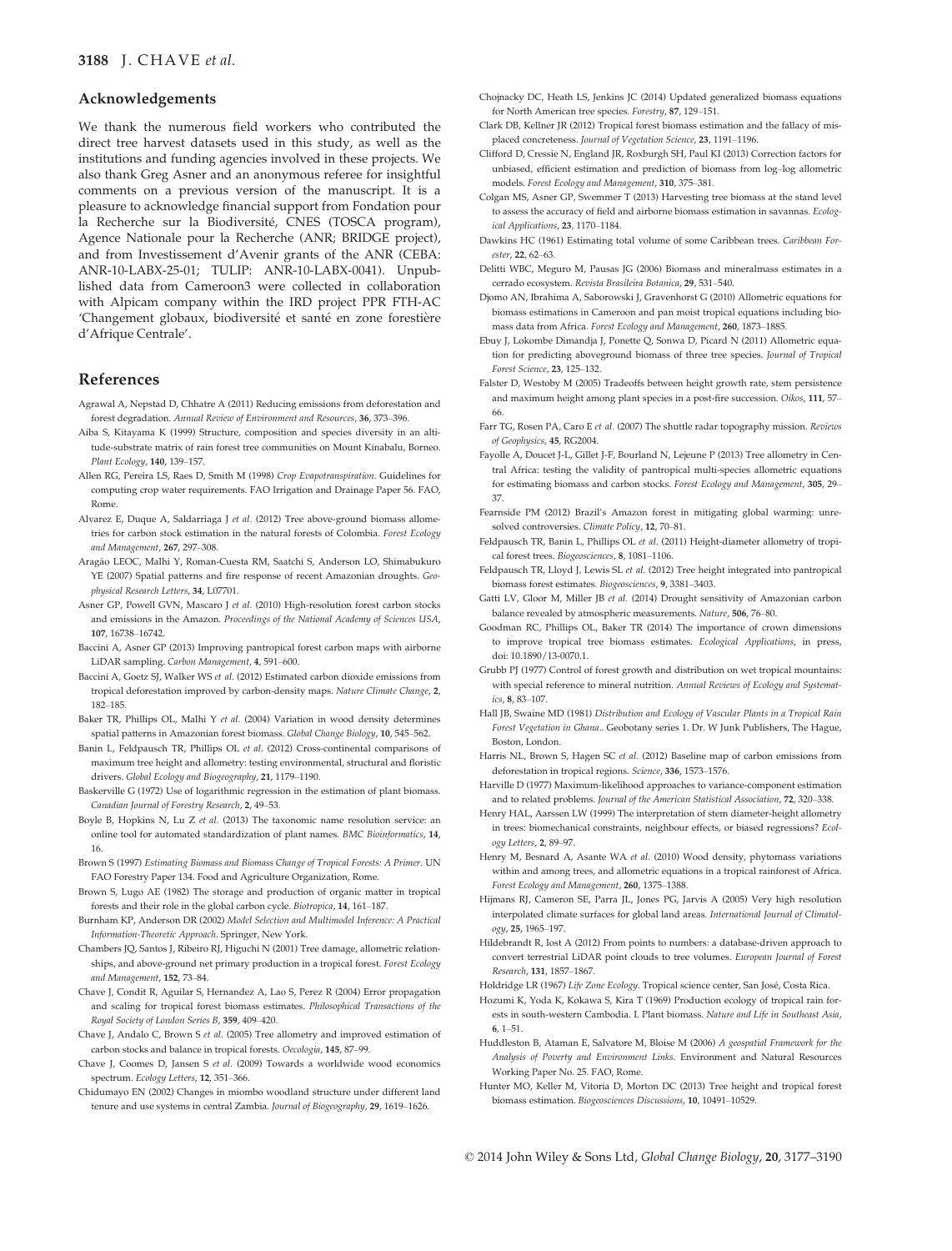- Jung M, Reichstein M, Ciais P et al. (2010) Recent decline in the global land evapotranspiration trend due to limited moisture supply. Nature, 467, 951–954.
- Kempes CP, West GB, Crowell K, Girvan M (2011) Predicting maximum tree heights and other traits from allometric scaling and resource limitations. PLoS ONE, 6, e20551.
- Ketterings QM, Coe R, van Noordwijk M, Ambagau Y, Palm CA (2001) Reducing uncertainty in the use of allometric biomass equations for predicting above-ground tree biomass in mixed secondary forests. Forest Ecology and Management, 146, 199–209.
- King DA (1990) The adaptive significance of tree height. American Naturalist, 135, 809–828.
- Larjavaara M, Muller-Landau HC (2013) Measuring tree height: a quantitative comparison of two common field methods in a moist tropical forest. Methods in Ecology and Evolution, 4, 793–801.
- Lima AJN, Suwa R, de Mello Ribeiro GHP et al. (2012) Allometric models for estimating above- and below-ground biomass in Amazonian forests at São Gabriel da Cachoeira in the upper Rio Negro, Brazil. Forest Ecology and Management, 277, 163– 172.
- Lines ER, Zavala MA, Purves DW, Coomes DA (2012) Predictable changes in aboveground allometry of trees along gradients of temperature, aridity and competition. Global Ecology and Biogeography, 21, 1017–1028.
- Lloyd J, Farquhar GD (2008) Effects of rising temperatures and  $(CO<sub>2</sub>)$  on the physiology of tropical forest trees. Philosophical Transactions of the Royal Society B, 363, 1811–1817.
- Malhi Y, Aragão LEOC, Galbraith D et al. (2009) Exploring the likelihood and mechanism of a climate-change-induced dieback of the Amazon rainforest. Proceedings of the National Academy of Sciences USA, 106, 20610–20615.
- Marshall AR, Willcock S, Platts PJ et al. (2012) Measuring and modelling aboveground carbon and tree allometry along a tropical elevation gradient. Biological Conservation, 154, 20–33.
- Martinez-Yrizar A, Sarukhan J, Perez-Jimenez A, Rincon E, Maass JM, Solis-Magallanes A, Cervantes L (1992) Phytomass of a tropical deciduous forest on the coast of Jalisco, Mexico. Journal of Tropical Ecology, 8, 87–96.
- Miles L, Kapos V (2008) Reducing greenhouse gas emissions from deforestation and degradation: global land-use implications. Science, 320, 1454–1455.
- Mokany K, Raison RJ, Prokushkin AS (2006) Critical analysis of root: shoot ratios in terrestrial biomes. Global Change Biology, 12, 84–96.
- Mugasha WA, Eid T, Bollandsas OM, Malimbwi RE, Chamshama SAO, Zahabu E, Katani JZ (2013a) Allometric models for prediction of above- and belowground biomass of trees in the miombo woodlands of Tanzania. Forest Ecology and Management, 310, 87–101.
- Mugasha WA, Bollandsås OM, Eid T (2013b) Relationships between diameter and height of trees for natural tropical forest in Tanzania. Southern Forest, 75, 221–237.
- Nemani RR, Keeling CD, Hashimoto H et al. (2003) Climate-driven increases in global terrestrial net primary production from 1982 to 1999. Science, 300, 1560–1563.
- New M, Lister D, Hulme M, Makin I (2002) A high-resolution data set of surface climate over global land areas. Climate Research, 21, 1–25.
- Niiyama K, Kajimoto T, Matsuura Y et al. (2010) Estimation of root biomass based on excavation of individual root systems in a primary dipterocarp forest in Pasoh Forest Reserve, Peninsular Malaysia. Journal of Tropical Ecology, 26, 271–284.
- Niklas K (1994) Plant Allometry: The Scaling of Form and Process. Universty of Chicago Press, Chicago.
- Niklas K (2007) Maximum plant height and the biophysical factors that limit it. Tree physiology, 27, 433–440.
- Nogueira EM, Fearnside PM, Nelson BW, Barbosa RI, Keizer EWH (2008a) Estimates of forest biomass in the Brazilian Amazon: new allometric equations and adjustments to biomass from wood-volume inventories. Forest Ecology and Management, 256, 1853–1867.
- Nogueira EM, Nelson BW, Fearnside PM, Franc MB, Oliveira ACA (2008b) Tree height in Brazil's 'arc of deforestation': shorter trees in south and southwest Amazonia imply lower biomass. Forest Ecology and Management, 255, 2963–2972.
- Ogawa H, Yoda K, Ogino K, Kira T (1965) Comparative ecological studies on three main types of forest vegetation in Thailand II Plant biomass. Nature and Life in Southeast Asia, 4, 49–80.
- Patiño S, Lloyd J, Paiva R et al. (2009) Branch xylem density variations across the Amazon Basin. Biogeosciences, 6, 545–568.
- Paul KI, Roxburgh SH, England JR et al. (2013) Development and testing of allometric equations for estimating above-ground biomass of mixed-species environmental plantings. Forest Ecology and Management, 310, 483–494.
- Pelletier J, Ramankutty N, Potvin C (2011) Diagnosing the uncertainty and detectability of emission reductions for REDD + under current capabilities: an example for Panama. Environmental Research Letters, 6, 024005.
- le Quéré C, Andres RJ, Boden T et al. (2012) The global carbon budget 1959-2011. Earth System Science Data-Discussions, 5, 1107–1157.
- Ryan MG, Yoder BJ (1997) Hydraulic limits to tree height and tree growth. BioScience, 47, 235–242.
- Ryan MG, Phillips N, Bond BJ (2006) The hydraulic limitation hypothesis revisited. Plant Cell and Environment, 29, 367–381.
- Ryan CM, Williams M, Grace J (2011) Above- and belowground carbon stocks in a miombo woodland landscape of Mozambique. Biotropica, 43, 423–432.
- Saatchi SS, Harris NL, Brown S et al. (2011) Benchmark map of forest carbon stocks in tropical regions across three continents. Proceedings of the National Academy of Sciences USA, 108, 9899–9904.
- Shen H, Zhu Z (2008) Efficient mean estimation in log-normal linear models. Journal of Statistical Planning and Inference, 138, 552–567.
- Skole DL, Samek JH, Smalligan MJ (2011) Implications of allometry. Proceedings of the National Academy of Sciences USA, 108, E12.
- Tirole J (2012) Some political economy of global warming. Economics of Energy and Environmental Policy, 1, 121–132.
- le Toan T, Quegan S, Davidson M et al. (2011) The BIOMASS mission: mapping global forest biomass to better understand the terrestrial carbon cycle. Remote Sensing of Environment, 115, 2850–2860.
- Tulyasuwan N, Henry M, Secrieru M, Jonckheere I, Federici S (2012) Issues and challenges for the national system for greenhouse gas inventory in the context of REDD+. Greenhouse Gas Measurement and Management, 2, 73–83.
- Vieilledent G, Vaudry R, Andriamanohisoa SFD et al. (2012) A universal approach to estimate biomass and carbon stock in tropical forests using generic allometric models. Ecological Applications, 22, 572–583.
- Wang K, Dickinson RE (2012) A review of global terrestrial evapotranspiration: observation, climatology, and climatic variability. Reviews of Geophysics, 50, RG2005.
- Wang X, Fang J, Tang Z, Zhu B (2006) Climatic control of primary forest structure and DBH–height allometry in northeast China. Forest Ecology and Management, 234, 264–274.
- Williamson GB, Wiemann MC (2010) Measuring wood specific gravity... correctly. American Journal of Botany, 97, 519–524.
- Zanne AE, Lopez-Gonzalez G, Coomes DA et al. (2009) Global wood density database. Dryad. Available at: http://hdl. handle. net/10255/dryad, 235 (accessed 1 November 2013)